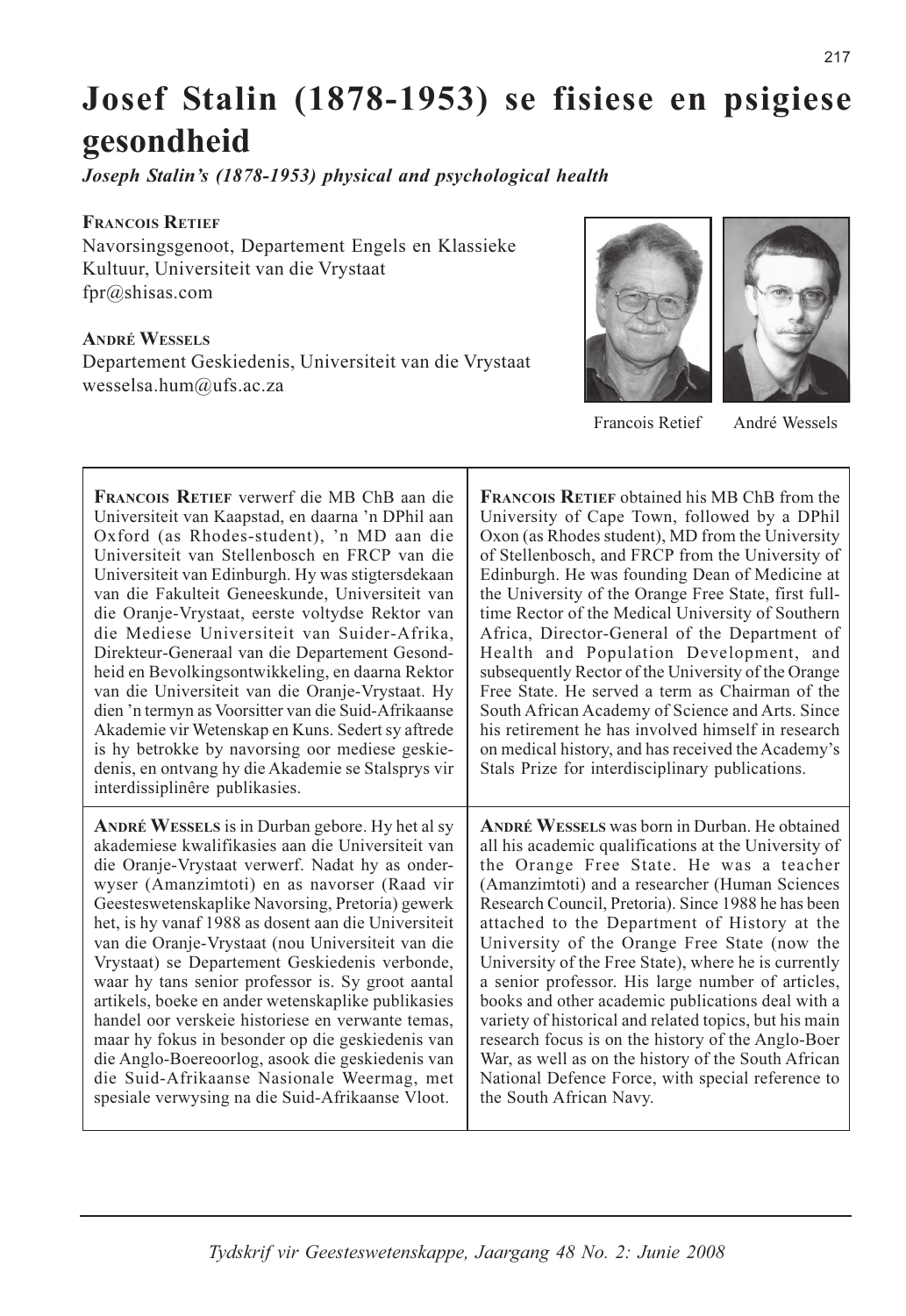### **ABSTRACT**

### Joseph Stalin's (1878-1953) physical and psychological health

Joseph Stalin was one of the greatest dictators of the  $20<sup>th</sup>$  century. In many respects he was an unlikely ruler  $-$  of short stature, with an unimpressive physical appearance, little charisma or spontaneous enthusiasm, and a mediocre speaker. But for some 25 years he succeeded in ruling the Soviet Union with a ruthless policy based on terror and repression. During this time, nearly 40 million Russians died during the Second World War, and a further 20 million in peace time. When he died in 1953, there were approximately 7,5 million exiles in the correctional labour camps (Gulags). Yet, during his lifetime he was hailed by his rank and file countrymen as a wise founder of the Soviet State and its defender against international imperialism and capitalism. It is probably true to say that, in retrospect, he succeeded in dealing practical Marxism a lethal blow.

His career is traced from very humble origins in Georgia. Born in 1878 he was educated in a local church school. His subsequent studies at a theological seminary were aborted by his conversion to revolutionary socialism, and eventually Bolshevism. After a chequered career as revolutionary, often prisoner of the Tsarist authorities, but also a secret agent for the Tsarist Secret Police, he joined the 1917 revolution as a relatively minor official. By way of ingenious powerplay he managed to promote himself to the position of Lenin's successor after the latter's death in 1924. By 1928 he had become the undisputed leader of the Soviet Union, which he remained until his death. Through ruthless methods of absolute totalitarianism based on repression and fear, he launched two successive five-year programmes of radical socialist industrialisation and collective farming. This led to large-scale starvation and suffering among the kulak farmers in particular - 10 million of them had died by 1933. In his subsequent "Great Purge" Stalin rid himself of the majority of his erstwhile party comrades, as well as senior officers in the Soviet army. After a near catastrophic devastation of Russia during the Second World War, Stalin emerged more powerful than ever in 1945. The last eight years of his life, however, were an anticlimax, characterized by progressive deterioration of his health and mental abilities, although he still launched purges of suspected opponents, up to his death.

Stalin's illnesses are reviewed, starting with childhood diseases and accidents, leading, inter alia, to a shortened and disabled left arm, and a pock-marked face. In later life he had typhus, pulmonary tuberculosis, appendicitis, severe dental caries, recurrent tonsillitis, a probable irritable colon syndrome and possibly gall bladder pathology. Vague rheumatic pains were cured by hydrotherapy. In his early fifties ischaemic heart disease and hypertension were diagnosed, but Stalin refused all regular therapy, and in time developed a total distrust of doctors. He persisted with an unhealthy sedentary lifestyle, excessive eating, the drinking of mainly wine, heavy smoking of a pipe and cigarettes. The latter he stopped in 1952. From the middle 1940s he experienced repeated episodes of minor cerebro-vascular insufficiency, and progressive memory loss. He died of a massive left-sided cerebral haemorrhage on 5 March 1953.

Stalin's disturbed psyche was almost certainly not due to a true psychosis like paranoia or schizophrenia. It is suggested that he rather suffered from a complex psychopathic personality, possibly partly based on childhood victimization by a ruthless father, and strong elements of narcissism, sadism, megalomania and paranoia. He had an uncanny and ruthless ability to manipulate people, which enabled him to maintain absolute authority by means of fear and terror. He was married twice, and had many illicit affairs which usually involved a minimum of emotional interplay. The suggestion that he was bisexual is almost certainly untrue.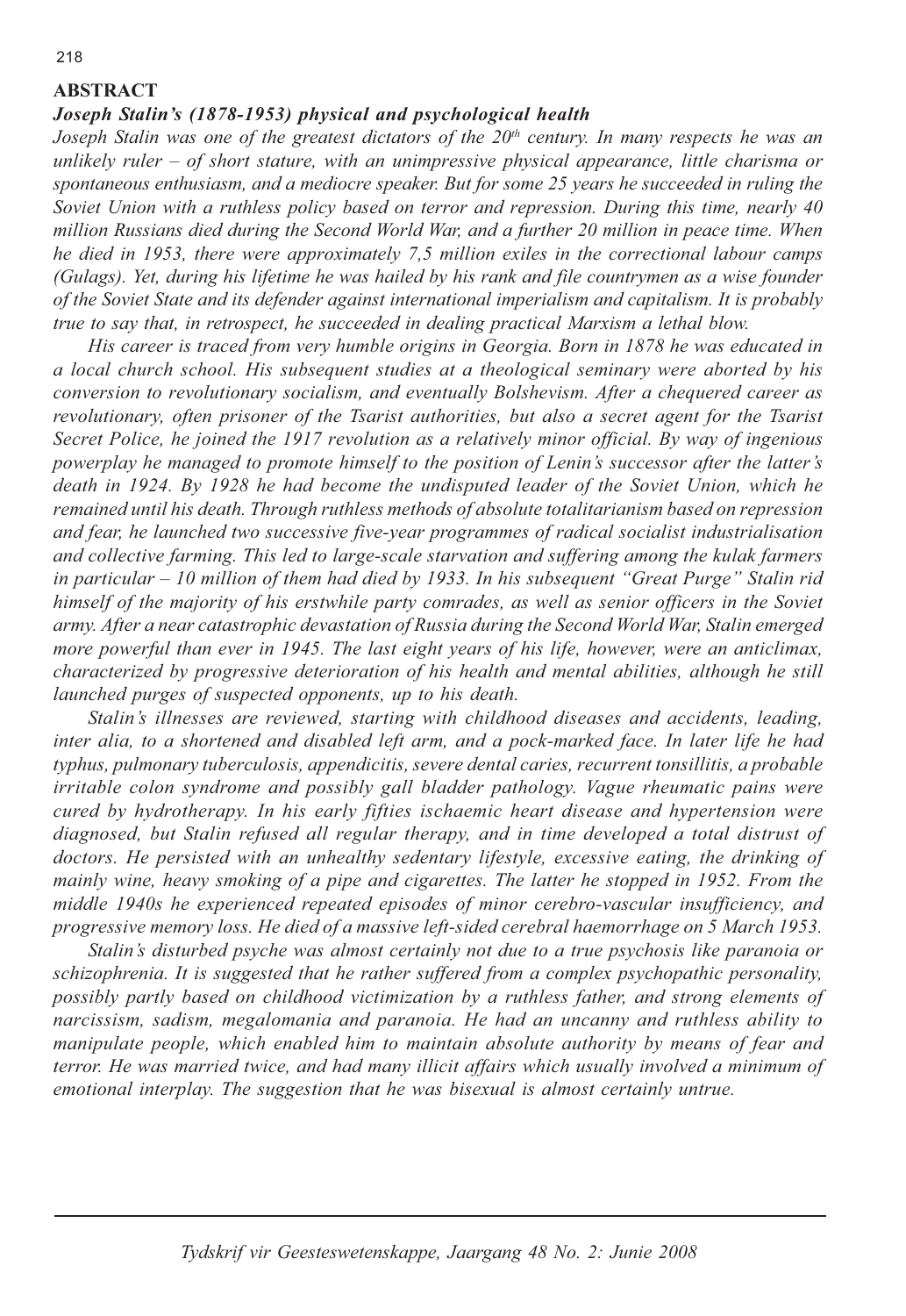- **KEY CONCEPTS:** Stalin, Soviet Union, medical history, totalitarianism, purges, World War II, leadership, mental health, physical health.
- Stalin, Sowjet-Unie, siektegeskiedenis, totalitarisme, suiweringsveldtogte, **TREFWOORDE:** Tweede Wêreldoorlog, leierskap, geestesgesondheid, fisiese gesondheid.

# **OPSOMMING**

In hierdie studie word Josef Stalin se siektegeskiedenis onder die loep geneem en word sowel sy fisiese as psigiese gesondheidstoestande geëvalueer. Stalin was nie net vir sowat 25 jaar die absolute heerser in die destydse Sowjet-Unie nie, maar inderdaad die mees absolute diktator wat die wêreld in die loop van die twintigste eeu opgelewer het. Ook as internasionale rolspeler het hy in die aanloop tot en tydens die Tweede Wêreldoorlog groot invloed uitgeoefen, en na afloop van dié stryd die gebeure tydens die eerste jare van die Koue Oorlog medebepaal. Gevolglik is dit nodig dat sy gesondheid (of gebrek aan gesondheid) histories geëvalueer word ten einde vas te stel in welke mate dit sy besluite en optrede (kon) beïnvloed het. Van die gevolgtrekkings waartoe gekom word, is dat Stalin se ongesonde lewenstyl sy fisiese gesondheid negatief beïnvloed het, en dat hy 'n versteurde psige gehad het, tipies van 'n psigopatiese persoonlikheid, en met kenmerke van sadisme, grootheidswaan en paranoia.

#### **INLEIDING** 1.

Josef Stalin was ongetwyfeld een van die grootste diktators van die 20ste eeu. In vele opsigte was hy as persoon 'n onwaarskynlike leier – kort van statuur, met 'n onaantreklike voorkoms, min spontane entoesiasme en charisma, en eintlik 'n swak spreker wat telkens 'n mikrofoon benodig het om impak te maak.<sup>1</sup> Tog het hy daarin geslaag om Rusland vir bykans 25 jaar deur middel van 'n beleid van terreur en vrees, te regeer. Hy was in dié tyd verantwoordelik vir die dood van minstens 20 miljoen landgenote in vredestyd, en vir bykans 40 miljoen weens sy hantering van die Tweede Wêreldoorlog (1939-1945).<sup>2</sup> En tog is hy gedurende sy lewe deur die burgers van die Unie van Sowjet-Sosialistiese Republieke (USSR) as absolute leier en held vereer. Dit is vandag, meer as 50 jaar na sy dood, steeds moeilik om 'n waarlik objektiewe beeld van sy lewe te verkry en tussen feit en fiksie te onderskei.<sup>3</sup>

In hierdie studie word op Stalin se siektegeskiedenis, sy psige en geestesgesondheid gekonsentreer. As gevolg van sy verbod op die optekening van verslae van mediese ondersoeke, is dit steeds moeilik om 'n werklik volledige beeld van sy gesondheidsprobleme saam te stel.<sup>4</sup> In welke mate het ervaringe en bepaalde voorvalle hul (negatiewe) merk op sy psige gelaat? Het dit weer op hul beurt sy standpunte, sieninge omtrent bepaalde sake, en sy optrede medebepaal? En hoe het sy optrede weer die kringloop voltooi deur sowel sy fisiese en psigiese gesondheid te beïnvloed? Ten einde antwoorde op hierdie en verwante vrae te probeer bekom, word 'n samevattende oorsig van sy lewe verskaf, met, waar nodig en moontlik, verwysing na sy gesondheid (of gebrek aan gesondheid), waarna sy gesondheid in onderafdeling 9 in geheel geëvalueer word.

#### **JEUGJARE (1878-1899)**  $2.$

Josef Vissarionovich Djhugashvili is op 21 Desember 1878 in Gori, Georgië (destyds deel van Rusland) gebore, maar in 1925 het hy sy geboortedatum verander na 21 Desember 1879. Hy was die vierde en enigste oorlewende seun van 'n armoedige skoenmaker, Vissarion, en sy twintigjarige vrou, Ekaterina ("Keke"), wat as wasvrou en skoonmaker 'n karige bestaan gemaak het. Onder die invloed van drank, het hy sy vrou en kind gereeld aangerand, en hul van tyd tot tyd verlaat om op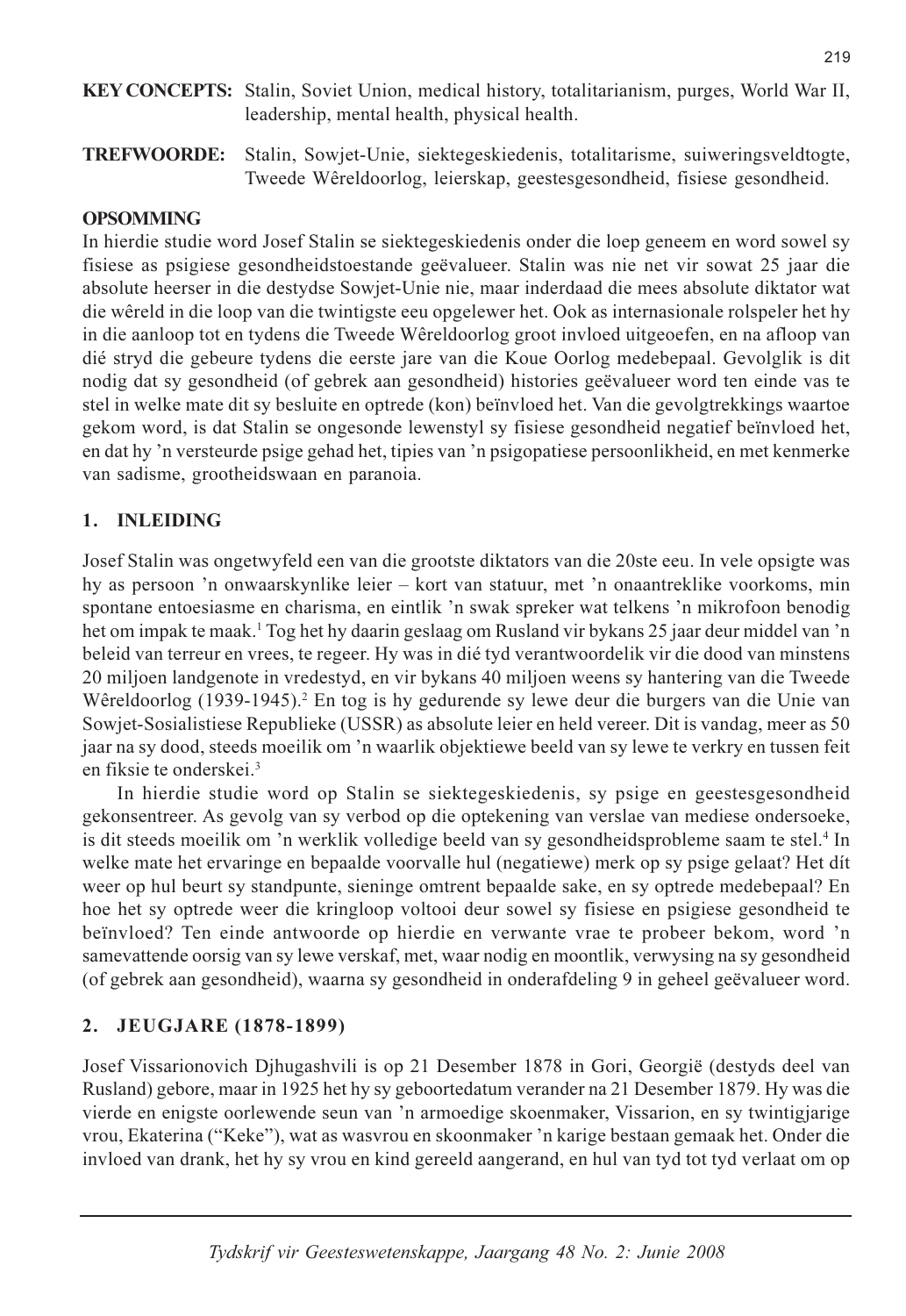die nabygeleë Tiflis (vandag Tblisi) te gaan werk.<sup>5</sup> Vissarion is in 1909 na alle waarskynlikheid oorlede aan alkoholiese lewer-sirrose.<sup>6</sup> Sy godsdienstige vrou het Josef ("Soso" het sy hom genoem) liefderyk maar streng grootgemaak, en weens vele kindersiektes eers op agt of tien jaar in die plaaslike kerkskool geplaas, waar hy 'n basiese opvoeding in, onder andere, tale, wetenskap en kerksang ontvang het.<sup>7</sup> Hy was 'n flukse leerder en ook 'n aggressiewe deelnemer aan kinderspeletjies (onder meer stoei),<sup>8</sup> maar geneig om sy swakker maats af te knou en skelm te speel. As ywerige leser was hy, onder andere, beïndruk met die eskapades van ene Koba, 'n fiktiewe guerrillavegter in 'n populêre roman.<sup>9</sup> Josef het op sewe jaar 'n ernstige aanval van pokkies oorleef (wat permanente pokmerke op sy gesig gelaat het), asook skarlakenkoors en masels. 'n Jonger broer het aan masels gesterf. By twee geleenthede is hy deur rytuie omgery wat beserings aan sy arms en bene veroorsaak het. In sy jeugjare het hy ook permanente verskrompeling van sy linkerarm en skouers opgedoen. Die tweede en derde tone aan sy linkervoet was van geboorte aanmekaar gegroei, 'n afwyking wat egter geen simptome veroorsaak het nie.<sup>10</sup>

Grey<sup>11</sup> beweer dat hy sy moeder waarlik liefgehad het. Tog is daar bewys dat hy 'n moeilike kind was wat dikwels teen sy moeder gerebelleer het, en skynbaar met sy rekker en pyl-en-boog gereeld skade aangerig het.<sup>12</sup> Sy moeder se begeerte, dat hy priester word, het daartoe gelei dat hy in 1894 sy studies met 'n merietebeurs aan die teologiese seminarium in Tifles begin, en die eerste twee jaar akademies uitstekend presteer het. Die seminarium was akademies puik, en het rigiede dissipline toegepas, maar was ook 'n kookpot van ondergrondse rewolusionêre en sosialistiese aktiwiteite wat deurlopend genadeloos onderdruk is. Aanvanklik baie godsdienstig, het Josef vanaf sy derde jaar by die sosialistiese bewegings betrokke geraak, Karl Marx begin lees en sy akademiese studies afgeskeep. Benewens sosalisties-kommunistiese literatuur het hy ook vertroud geraak met die klassieke werke van sy tyd.<sup>13</sup> Hy het ook ses gedigte geskryf wat in 'n plaaslike tydskrif gepubliseer is. Hy het al meer rebels geraak, met 'n groeiende haat teenoor alle vorme van gesag, iets wat oënskynlik deur sy vader se aanrandings aangewakker is. Betrokkenheid by verbode sosialistiese aktiwiteite en verwaarlosing van sy studieprogram het daartoe gelei dat hy in 1899 uit die seminarium geskors is.<sup>14</sup> Ná sy skorsing het hy 'n aantal van sy mede-rewolusionêre aan die seminarium se owerhede verklap.<sup>15</sup> Oënskynlik siek het hy eers by sy moeder gaan woon, maar daarna na Tiflis verhuis.<sup>16</sup> Hierna het sy gereelde verbintenis met sy moeder tot 'n einde gekom slegs by enkele geleenthede sou hy haar weer opsoek. Heelwat later het hy 'n tydelike tuiste vir haar in Moskou gereël. Sy is aan tuberkulose oorlede, maar haar begrafnis in 1937 het hy nie bygewoon nie; 'n krans is wel gestuur.<sup>17</sup>

#### DIE JONG REWOLUSIONÊR (1900-1917)  $3.$

Stalin het kortstondig 'n betrekking by 'n poskantoor en later 'n sterrewag in Tiflis gevul,<sup>18</sup> maar toe weens rewolusionêre aktiwiteite 'n permanente voortvlugtige vir die Tsaristiese polisie en Okhrana (geheime polisie) geword. Van die volgende 17 jaar sou hy altesaam meer as agt jaar in periodieke gevangenis of ballingskap deurbring.<sup>19</sup> Hy het nou na homself as Koba verwys, vermoedelik met verwysing na sy fiktiewe kinderheld. Brackman<sup>20</sup> vermeld egter gerugte dat Stalin buite-egtelik verwek is, en dat Koba die naam van sy biologiese pa was.

In 1903 is hy in Gori met Ekaterina Svanidze getroud  $-$  'n jong, stil en mooi meisie, vir wie hy oënskynlik werklik lief was. Sy was godsdienstig en nooit rewolusionêr betrokke nie. 'n Seun, Yakov, is gebore wat mettertyd deur sy pa feitlik totaal verwerp sou word. Ekaterina is in 1907 aan tuberkulose oorlede, waarna Koba die seun by sy skoonouers gelaat en die familie permanent verlaat het. Van sy tydgenote het beweer dat die laaste stukkie ware menslikheid in hom, saam met haar gesterf het.<sup>21</sup> Hy het 'n alleenloper geword, nors en ongewild by mense, maar begeesterd en genadeloos in sy rewolusionêre strewe.<sup>22</sup>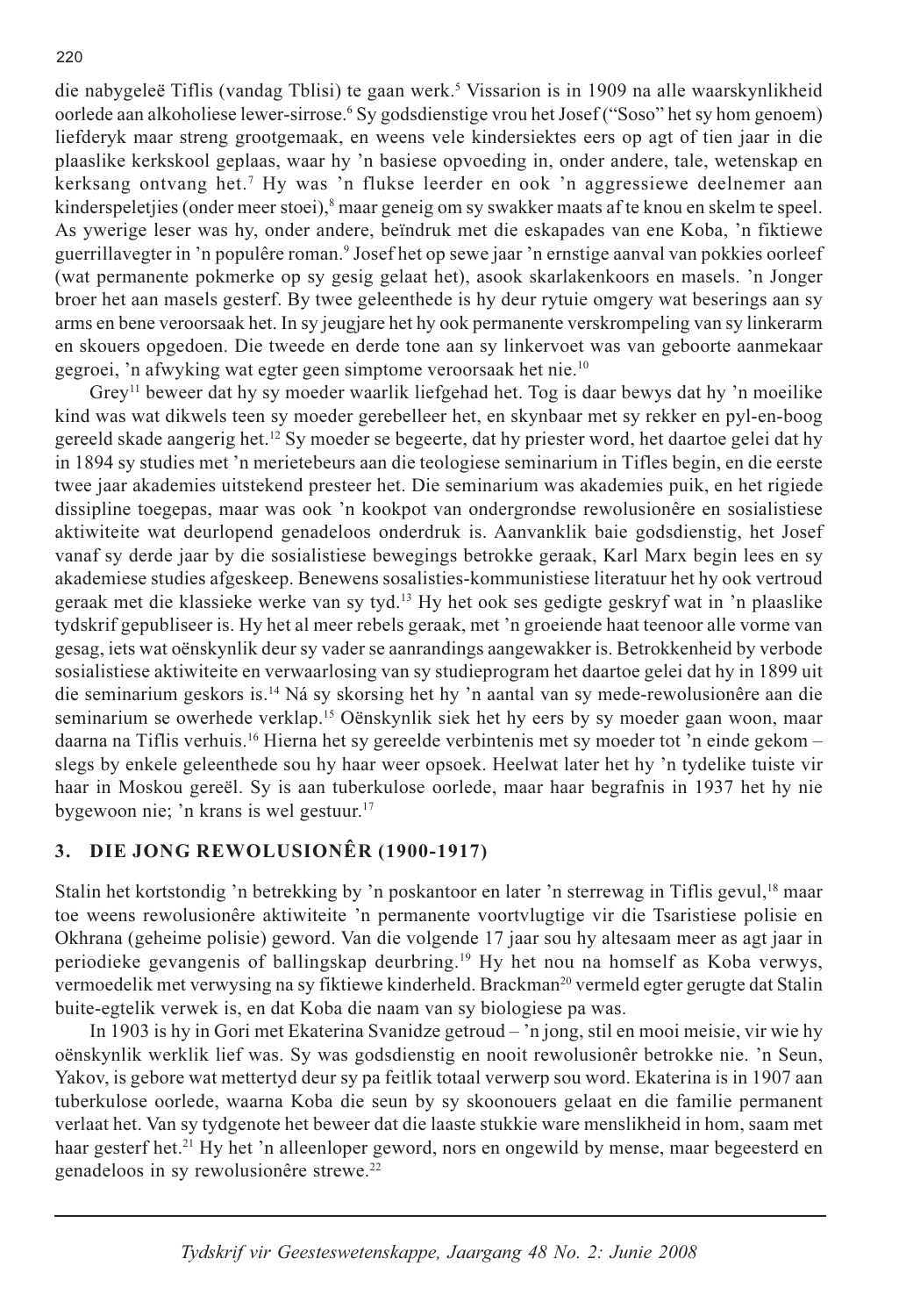Vir Lenin, die enigste persoon vir wie hy ooit as leier sou aanvaar, het hy waarskynlik in 1905 ontmoet. Hierna is sy lewe ook aan die Bolshevistiese rewolusie gewy, en het hy hom losgemaak van minder radikale bewegings soos die Mensheviks en Sosiaal Demokrate. Hy is herhaaldelik in hegtenis geneem en selfs na Siberië verban, vanwaar hy ontsnap het.<sup>23</sup> Feitlik sekerlik het hy in hierdie tydvak 'n dubbele rol gespeel, deur ook 'n geheime agent vir die Okhrana te wees.<sup>24</sup> In 1912 is hy tot die hoofbestuur van die Bolsheviks aangewys, en ongeveer dieselfde tyd het hy sy naam na Stalin ("Man van Staal") verander.<sup>25</sup> Hy het 'n reputasie verwerf vir onverskrokke bankrooftogte. Geld wat dan buitgemaak is, het Stalin vir die rewolusie "onteien". Vanaf 1913 tot 1917 was hy weer 'n banneling in Siberië – en het hy deur 'n periode van depressie gegaan. Dit word ook vermoed dat hy toe weer vir die Okhrana gewerk het, en 'n kind by 'n 13-jarige meisie verwek het. Met die uitbreek van die Eerste Wêreldoorlog (1914-1918) is groot getalle Siberiese bannelinge vir die leër opgeroep, maar Stalin se abnormale arm het hom van diensplig gered.<sup>26</sup>

Op die vooraand van die 1917-rewolusie, ná die abdikasie van die tsaar, Nicholas II, in Maart van daardie jaar, was Stalin terug in St. Petersburg. As Bolshevistiese rewolusionêr het hy egter 'n relatief onbelangrike rol vervul. Hy was aanvanklik nie gewild binne die organisasie nie. Hy is beskou as 'n sombere persoon, moeilik en asosiaal – sonder werklike leierskapspotensiaal vir die stryd wat klaarblyklik voorgelê het.<sup>27</sup> Sy kollegas het hom beskryf as kort van statuur (ongeveer 1,7 meter; 70 kg gewig), sterk gebou, met prominente pokkieslittekens op die gesig en 'n prominente snor. Klaarblyklik intelligent, het hy 'n besonder skerp geheue gehad, maar weinig belangstelling buite die politiek getoon. Hy het Russies goed gepraat, maar met 'n duidelike Georgiese aksent.<sup>28</sup>

#### $\boldsymbol{4}$ . REWOLUSIE, BURGEROORLOG EN DAARNA (1917-1928)

Tydens die Bolshevistiese oorname van die Kerensky-regering in Oktober 1917, het Stalin 'n agtergrondrol vervul, maar in die daaropvolgende burgeroorlog (1919-1921) tussen die Rooi en Wit magte, stelselmatig na vore getree - veral in die verdediging van Tsaritsyn (later Stalingrad, en toe Volgograd). In 1919 is hy as 41-jarige met die 16-jarige Nadezhda (Nadya) Alliluyeva getroud -'n rooikopmeisie, uit 'n vurige rewolusionêre gesin. Twee kinders, 'n seun, Vasili, en dogter, Svetlana, is uit die huwelik, wat nooit deur diepgaande liefde en huislikheid gekenmerk is nie, gebore. Nadya het in 1932 in reaksie op onenigheid met haar man en openbare vernedering, selfmoord gepleeg deur haarself in die hart te skiet; aan die kinders is aanvanklik vertel dat sy aan appendisitis gesterf het.<sup>29</sup> Vasili, wat later snel tot generaal in die lugmag bevorder is, het nie goed met sy vader oor die weg gekom nie, en het 'n dranksugtige geword.<sup>30</sup> Svetlana is wel deur Stalin vertroetel in 'n verhouding wat oorwegend aangenaam was. Ná sy dood het sy in die geheim na die VSA uitgewyk.<sup>31</sup>

Met Lenin as onbetwiste leier, is Stalin in 1922 tot Algemene Sekretaris van die Kommunistiese Party bevorder, 'n posisie wat hy vernuftig uitgebuit het om 'n magsposisie te bekom.<sup>32</sup> Die Sowjet-Unie, gegrond op 'n totalitêre kommunistiese werkersbeweging, is in 1922-1924 tot stand gebring, en daar is begin met die brutale onderdrukking van alle werklike en gewaande opposisie-denke. Onder andere is die Russiese intelligentsia, skrywers, wetenskaplikes en die media geteiken, en binne enkele jare was geen kritiek of vrye meningsuiting meer moontlik nie.<sup>33</sup> Die Russies-Ortodokse Kerk is genadeloos vervolg, sy rykdom geplunder en bykans 8 000 priesters en monnike gedood. Jode is in hierdie stadium nie vervolg nie; binne die Bolshevistiese leierskap was inderdaad 'n groot getal Jode.<sup>34</sup> In Mei 1922 het Lenin die eerste van drie beroerte-aanvalle, wat vroeg 1924 sy dood sou veroorsaak, gehad.<sup>35</sup> In die magstryd om sy opvolging, het Trotsky en Stalin as voorlopers na vore getree. Lenin het lank voor sy dood gewaarsku dat daar teen Stalin gewaak moes word. Hy het gereken Stalin was magsbehep en onverfynd. In weerwil daarvan het Stalin, deur slim manipulering van senior kollegas in die Politburo, daarin geslaag om binne drie jaar as wenner uit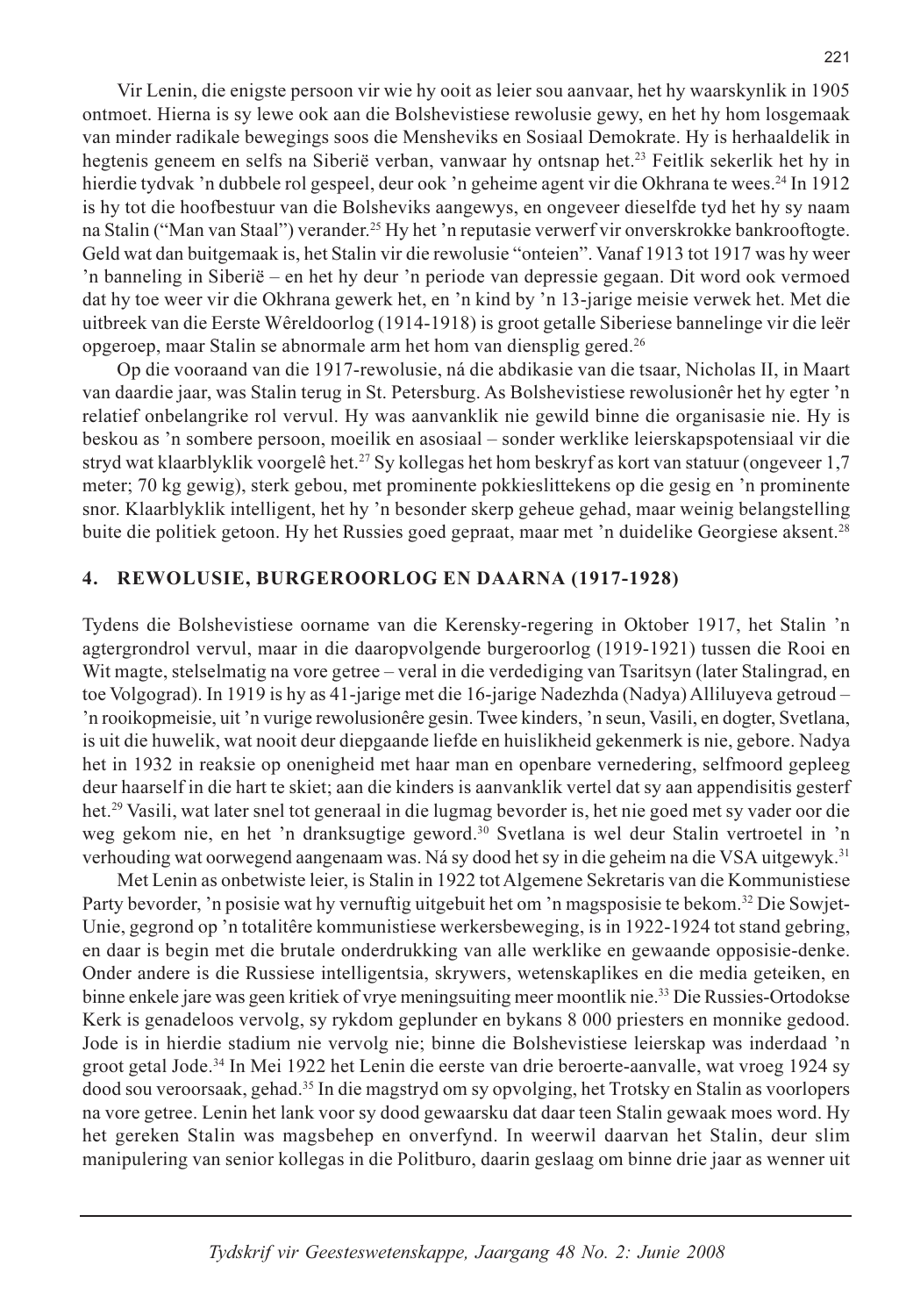die magstryd te tree.<sup>36</sup> Trotsky is in 1927 na Kazakhstan verban en het die volgende jaar na Turkye uitgewyk. Na verdere omswerwinge het hy hom in Meksiko gevestig, vanwaar 'n volgehoue openbare veroordeling van Stalin geloods is, totdat hy in 1940 deur 'n huurmoordenaar van die Sowjetstaat om die lewe gebring is.<sup>37</sup>

Selfs voor Nadya se selfmoord, het Stalin verskeie minnaresse gehad. Ná haar dood het meer gevolg, en was daar gerugte (waarskynlik onwaar) dat hy selfs met een van hulle, 'n Jodin, Rosa Kaganovich, in die geheim getroud was.<sup>38</sup> Alhoewel Stalin se eerste 50 lewensjare van tyd tot tyd deur siekte gekenmerk is (kyk onderafdeling 9 vir 'n evaluering), het hy 'n sterk gestel gehad. Teen 1928 het hy sy ideaal verwesenlik om absolute beheer oor die Sowjet-Unie te verkry. In die daaropvolgende jare het hy sy mag gebruik om sy land te omvorm ooreenkomstig die visie wat hy in dié verband gehad het. Die spanning wat gepaard gegaan het met die stryd om polities te seëvier, en in beheer te bly, het egter ook toenemend sy tol begin eis.

#### VOLSTREKTE HEERSER ("KHOZIAIN") (1928-1939) 5.

Met die loodsing van sy Eerste Vyfjaarplan (1928-1933) het Stalin met genadelose doelgerigtheid 'n massiewe rewolusionêre program van stapel gestuur, gegrond op bouprojekte, die uitbouing van swaar nywerhede en die afdwing van sosialistiese kollektiewe boerdery met grootskaalse onteiening van veral die meer gegoede kleinboere (kulaks). Weerstand is genadeloos onderdruk, en miljoene kleinboere is na Siberië en ander onherbergsame en dunbevolkte gebiede verplaas. Benewens onbeskryflike persoonlike lyding het dit die Russiese landboubedryf vir lank ingrypend geskaad. Ongeveer 10 miljoen kleinboere het veral weens hongersnood gesterf, en teen 1933 het Stalin besef dat sy beleid by groot dele van die gemeenskap diep wrewel veroorsaak het.<sup>39</sup> Toe hy in 1934 aanbied om as leier terug te staan wou die party dit egter nie aanvaar nie, en tydens die 17de Partykongres daardie jaar, het hy slinks, by wyse van tegemoetkomende verklarings, daarin geslaag om die kongresgangers entoesiasties agter hom te konsolideer. Hierdie was egter 'n strategiese stilte voor die storm. Sy Tweede Vyfjaarplan (1933-1938), weliswaar minder ingrypend as die eerste, was reeds geloods. Ook was sy planne agtermekaar vir die "Groot Suiwering" waartydens hy die meerderheid van sy ou Bolshevistiese medestryders, sowel as die room van die Rooileër se offisierskorps, geëlimineer het.<sup>40</sup> Inderdaad sou net 59 van die toejuigende skare van 2 000 kongresafgevaardigdes in 1934 oorleef om die volgende partykongres by te woon. In 1936 is 'n moontlike sluipmoordaanval op Stalin gefnuik.<sup>41</sup>

Deur op meesterlike wyse senior partyleiers teen mekaar af te speel en gereeld die hoof van sy Geheime Polisie (NKVD) te vervang en oppergesag in homself te konsolideer, het Stalin stelselmatig persone en groepe in diskrediet gebring. Diesulkes is dan voor politieke vertoonhowe gedaag waar hulle sogenaamde bekentenisse (tydens vooraf-marteling verkry), gedoen het, gevonnis en dan tereggestel of verban is. Van die drie hoofde van die NKVD (Yeshov, Yagoda en Beria, almal persoonlike vriende van Stalin) het slegs Beria oorleef.<sup>42</sup> Rayfield<sup>43</sup> oordeel dat meer as 3 miljoen individue tydens die "Groot Suiwering" in hegtenis geneem, 'n miljoen tereggestel en 1,5 miljoen na die sogenaamde Gulags ("korrektiewe arbeidskampe") verban is. Die sluipmoord op Kirov, 'n Stalinbegunstigde, is aangegryp as motivering vir hernieude vervolgings, en teen 1940 was gesoute Bolshevistiese stryders soos Kamenev, Zinoviev, Lakoba, Menzhinsky, Koltsov, Orjonikidze en Bukharin almal dood, sowel as 'n groot aantal Rooileër-generaals.<sup>44</sup> Dieselfde jaar het Stalin die berugte teregstelling van 22 000 Poolse militêre offisiere in die Katynwoud georkestreer, en later die Duitse weermag die skuld daarvoor gegee.<sup>45</sup> Toe Stalin in 1939 'n vredespakt met Hitler onderteken, was hy in 'n feitlik onaantasbare gesagsposisie,<sup>46</sup> en het hy vir die eerste keer begin om Jode te vervolg.<sup>47</sup> Homoseksualisme is reeds in 1933 verbied. Deur die skepping van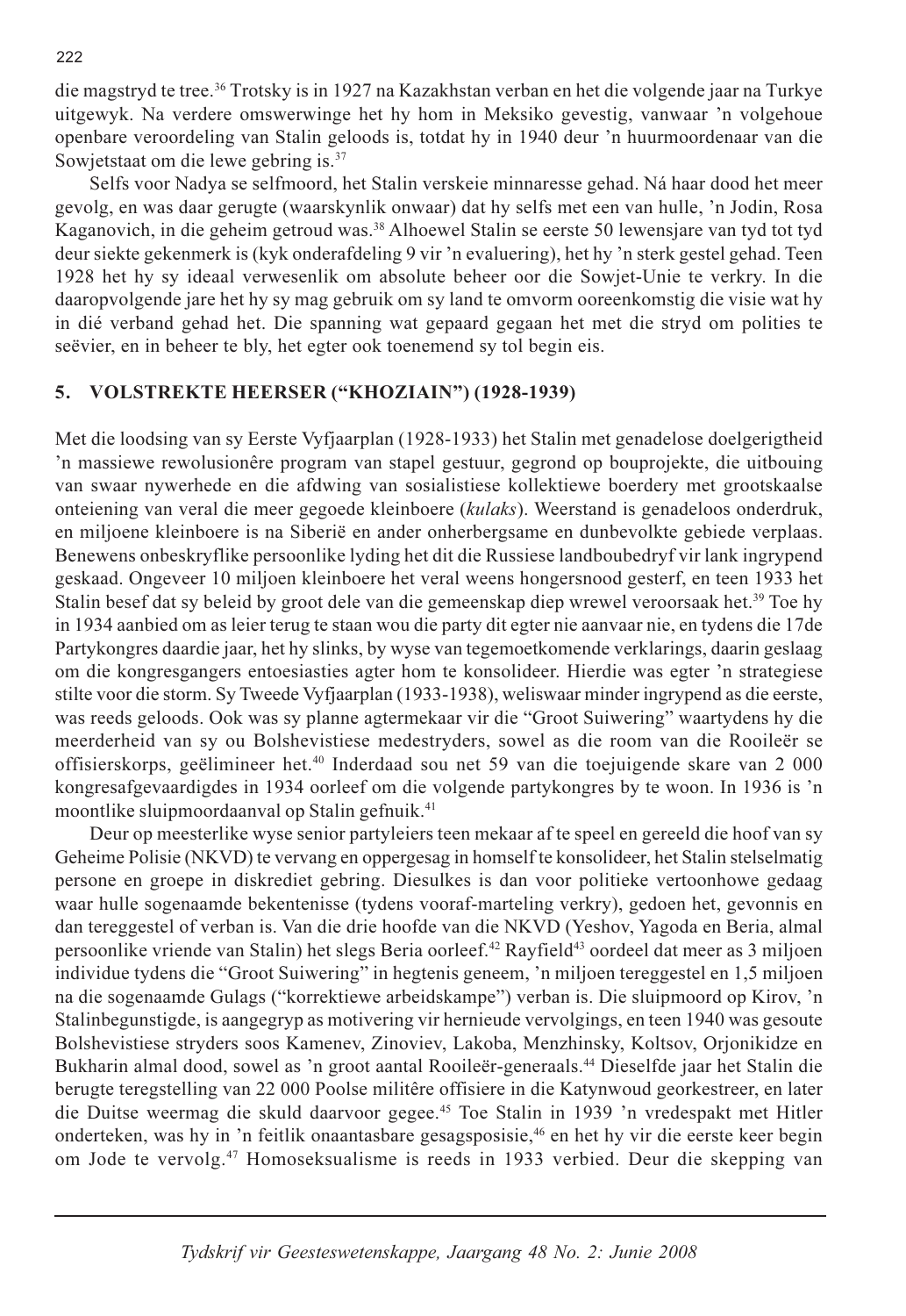jeugorganisasies is jong mense gekorrupteer om vir die Party te werk, al sou dit die uitlewering van vriende, ouers en familielede (as sogenaamde vyande van die volk) beteken. Stalin het nou onverwags 'n belangstelling in Russiese kuns en letterkunde begin toon, en veral die rolprentbedryf bevorder.<sup>48</sup>

#### DIE TWEEDE WÊRELDOORLOG (1939-1945) 6.

Die oorlog het op 1 September 1939 begin, met Stalin 'n bondgenoot van Hitler. Die Duitse inval van Rusland op 22 Junie 1941, het Stalin totaal onverhoeds betrap, met sy leërs swak voorberei en die Sowjet-offisierskorps uitgedun deur die "Groot Suiwering" van 1937 en 1938. Vir twee weke ná die inval was Stalin by die vakansieoord Sochi aan die Swartsee, en onbereikbaar. Svetlana het later vertel dat haar pa in dié tyd emosioneel gedisintegreer het en selfs onsamehangend gepraat het – dat hy inderdaad vir die res van 1941 by tye verward voorgekom het.<sup>49</sup> In Oktober 1941 het hy ernstige griep gehad. Amptelik was Stalin egter in vertroulike samesprekings met die Politburo en het hy homself snel tot militêre hoofbevelhebber bevorder – 'n taak wat hy met besondere doeltreffendheid volvoer het.<sup>50</sup> Aanvanklik het die Rooileër enorme verliese gely. In 1941 is 730 000 Russiese soldate gedood en 4 miljoen gevange geneem waarvan slegs 1,1 miljoen 'n jaar later nog geleef het. In die loop van die volgende vier jaar het die Rooileër 11 miljoen verliese gely, teenoor die 3 miljoen van hul vyand; in totaal is 37 miljoen inwoners van die Sowjet-Unie dood. Dit word beweer dat die totale vooroorlogse Rooileër-komponent teen einde 1942 vernietig was. 'n Nuwe offisierskorps is ontwikkel waarbinne Zhukov, as Stalin se hoofraadgewer, na vore getree het. Aanvanklik is 'n groot aantal generaals op aanklagte van onbekwaamheid gefusilleer, maar mettertyd het die getalle verminder.<sup>51</sup>

Ten spyte van verliese in mannekrag en toerusting, wat in verhouding veel groter as dié van Duitsland was, het die oorlog stelselmatig ten gunste van die Sowjet-Unie geswaai, met Stalingrad (1942) en Kursk (1943) as van hul grootste oorwinnings.<sup>52</sup> Ten spyte van die enorme eksterne aanslag, het Stalin voortgegaan om deur middel van terreuraksies intern sy oppergesag af te dwing - net in 1942, byvoorbeeld, het die NKVD 23 000 "teenrewolusionêre" tereggestel.<sup>53</sup> By Teheran (1943), Yalta (1944) en Potsdam (1945) het Stalin met Churchill en Rooseveldt (later Truman) as Geallieerde leiers die naoorlogse toekoms van Europa bespreek, en het hy daarin geslaag om Sowjet-beheer oor Oos-Europa te beding.<sup>54</sup> Churchill en ander leiers was deurentyd baie beïndruk met Stalin se breë begrip van die oorlogsituasie en van internasionale verhoudinge.<sup>55</sup> Tydens die Potsdam-konferensie het Stalin egter tekens van hartprobleme getoon.<sup>56</sup> Sy vervreemde oudste seun, Yakov, het as krygsgevangene in 'n Duitse gevangenekamp gesterf – waarskynlik gefusilleer.<sup>57</sup> In Augustus 1945 het die oorlog geëindig.

#### 7. DIE NA-OORLOGSE TYDVAK (1945-1953)

Stalin het die oorlog as absolute held in die Sowjet-Unie afgesluit – die wyse vaderfiguur wat die Sowjet-Unie eers teen kapitalisme, maar nou ook teen militêre Nazi-aggressie suksesvol verdedig het.<sup>58</sup> Dus was 1945 die hoogtepunt van sy politieke lewe en in vele opsigte was sy laaste agt lewensjare 'n antiklimaks.<sup>59</sup> Dit sou dalk verwag kon word dat hy in die heropbouproses van verwoesde Rusland sy landgenote in vertroue meer deel sou maak van rehabilitasieprogramme – maar eerder die teendeel was waar. Met hernieude terreur is 'n periode ingelui wat 'n ouer geslag Russe aan die ergste van die Tsaristiese era herinner het. Die enigste teken van menslikheid was die opskorting, vir drie jaar, van die doodstraf in 1947. Mense wat skuldig bevind is, moes vonnisse van 25 jaar harde-arbeid in die Gulags uitdien.<sup>60</sup> Stalin se aansien by die Geallieerdes is ook spoedig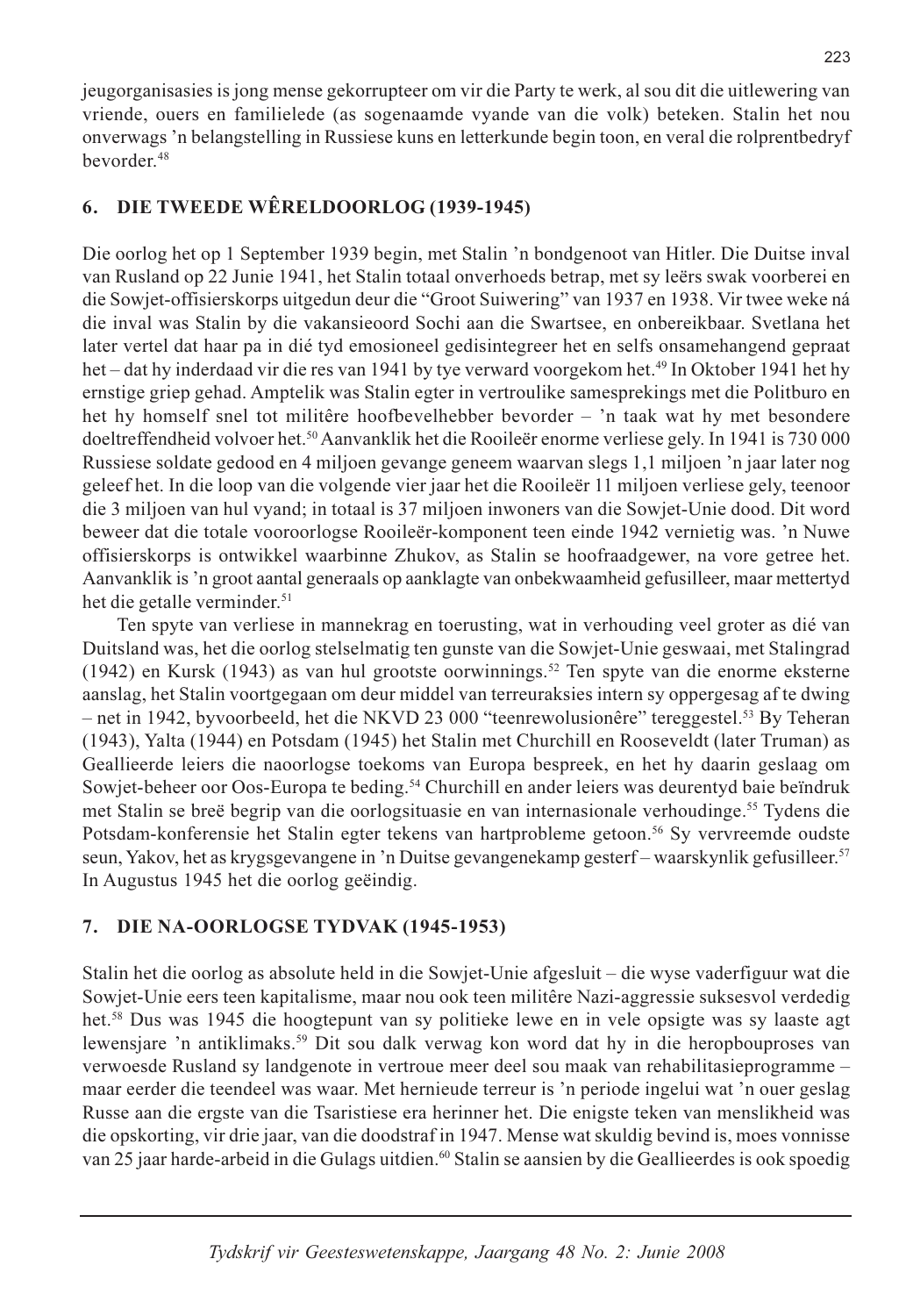versuur deur sy oorname van Oos-Europese state, en veral die blokkade van Wes-Berlyn (1948). Die sogenaamde "Ystergordyn" en "Koue Oorlog" het spanning tussen die Sowjet-Unie en die Weste veroorsaak.<sup>61</sup>

Ná die Tweede Wêreldoorlog het Stalin 'n maandlange vakansie by Sochi aan die Swartsee geneem, en by sy terugkeer in die Kremlin is 'n oënskynlike persoonlikheidsverandering by hom opgemerk. Hy was meer knorrig, geïrriteerd, suspisieus en aggressief teenoor almal. Svetlana het opgemerk dat hy meer in homself gekeerd was en al meer tyd in sy *dacha* by Kunksevo, buite Moskou, eerder as in die Kremlin, deurgebring het. Sy geheue het mettertyd verswak en hy het nie daarin geslaag om, soos in die verlede, 'n greep op internasionale gebeurtenisse (nou veel meer ingewikkeld as tevore) te behou nie.<sup>62</sup> Die Politburo het 'n komitee bestaande uit Malenkov, Molotov en Beria aangestel om sy gesondheidstoestand te help hanteer.<sup>63</sup>

In 1947 het Stalin sy anti-Semitiese aksie, wat reeds voor die oorlog begin is, in alle erns hervat. 'n Groot getal Jode (insluitend vroue van Politburo-lede) is vir kleinlike, selfs belaglike redes in hegtenis geneem, verban, of selfs tereggestel. Veral Joodse akteurs is geteiken, waaronder die gewilde Mikoels wat in 'n skynmotorongeluk om die lewe gebring is.<sup>64</sup> Tito se onttrekking van Joegoeslawië uit die kommunistiese blok (1948), en Stalin se onvermoë om daarteen op te tree, was vir hom 'n groot morele nederlaag.<sup>65</sup> In dieselfde jaar is 'n moontlike opvolger van Stalin, Zhdanov, skielik oorlede, oënskynlik aan 'n hartsiekte. Gerugte is, onder andere, deur ene dr. Timashuk versprei dat hy as gevolg van nalatige mediese sorg gesterf het, en verskeie persone in Leningrad wat met hom 'n verbintenis gehad het, is in hegtenis geneem.<sup>66</sup> In Julie en Augustus 1949 is 'n totaal onverklaarbare "suiweringsveldtog" in Leningrad geloods, toe ongeveer 2000 persone (die room van die stad se Kommunistiese leierskorps) in hegtenis geneem en tereggestel is – in weerwil van Stalin se steeds geldende verbod op die doodstraf.<sup>67</sup> Die Sowjet-Unie het die Noord-Koreaanse inval in Suid-Korea in 1950 gesteun, en vir Stalin was dit 'n bitter teleurstelling toe optrede deur die VSA en die Verenigde Nasies (VN) voorkom het dat Suid-Korea deur die Kommuniste ingepalm is.<sup>68</sup> Intussen is genadelose "suiweringsaksies", met grootskaalse teregstellings, in die Oosbloksatellietlande geloods.<sup>69</sup>

Teen Desember 1952 was dit onder die elite van Moskou bekend dat Stalin se gesondheid beduidend agteruitgegaan het. Hy het homself begin afsonder en het al minder op persoonlike netheid gelet. Hy is deur hoofpyn en geheueverlies geteister.<sup>70</sup> Maar hy het desnieteenstaande absolute beheer oor staatsake behou, en met verhoogde suspisie die optredes van sy kollegas dopgehou. Hy het 'n eensame, siek, ou man sonder enige vriende geword.<sup>71</sup> Antonov-Ovseyenko<sup>72</sup> beweer dat hy dubbel so geïrriteerd, en drie maal so wreed as tevore was. In Januarie 1953 het sy persoonlike geneesheer (Vinogradov) 'n ernstige hartsiekte bevestig en 'n periode van rus voorgeskryf. Hierteen het Stalin onredelik in opstand gekom en die "Kremlin geneeshere-komplot" geloods, onder voorwendsel dat die geneeshere, wat reeds Zhdanov se dood sou veroorsaak het, nou wou saamsweer om die Sowjet-leierskorps te vergiftig. Aanvanklik is 15 en later 'n verdere 28 Kremlin-geneeshere (oorwegend Joods) in hegtenis geneem, en is begin om deur marteling erkennings van wandade uit hul te dwing. Teen einde Februarie het twee van die geneeshere reeds gesterf<sup>73</sup> – maar Stalin se einde was ook naby.

### 8. DIE EINDE (1-5 MAART 1953)

Vandag, na verloop van meer as 50 jaar, is daar steeds onduidelikheid oor die redes vir Stalin se dood. Onmiddellik ná die gebeure, maar selfs dekades daarna, het gerugte die ronde gedoen dat hy vermoor (waarskynlik vergiftig) is - dalk deur Beria.<sup>74</sup> Daar is selfs beweer dat hy tydens 'n Politburovergadering gestruikel, sy kop teen die tafelrand gestamp, en toe deur Molotov vergiftigde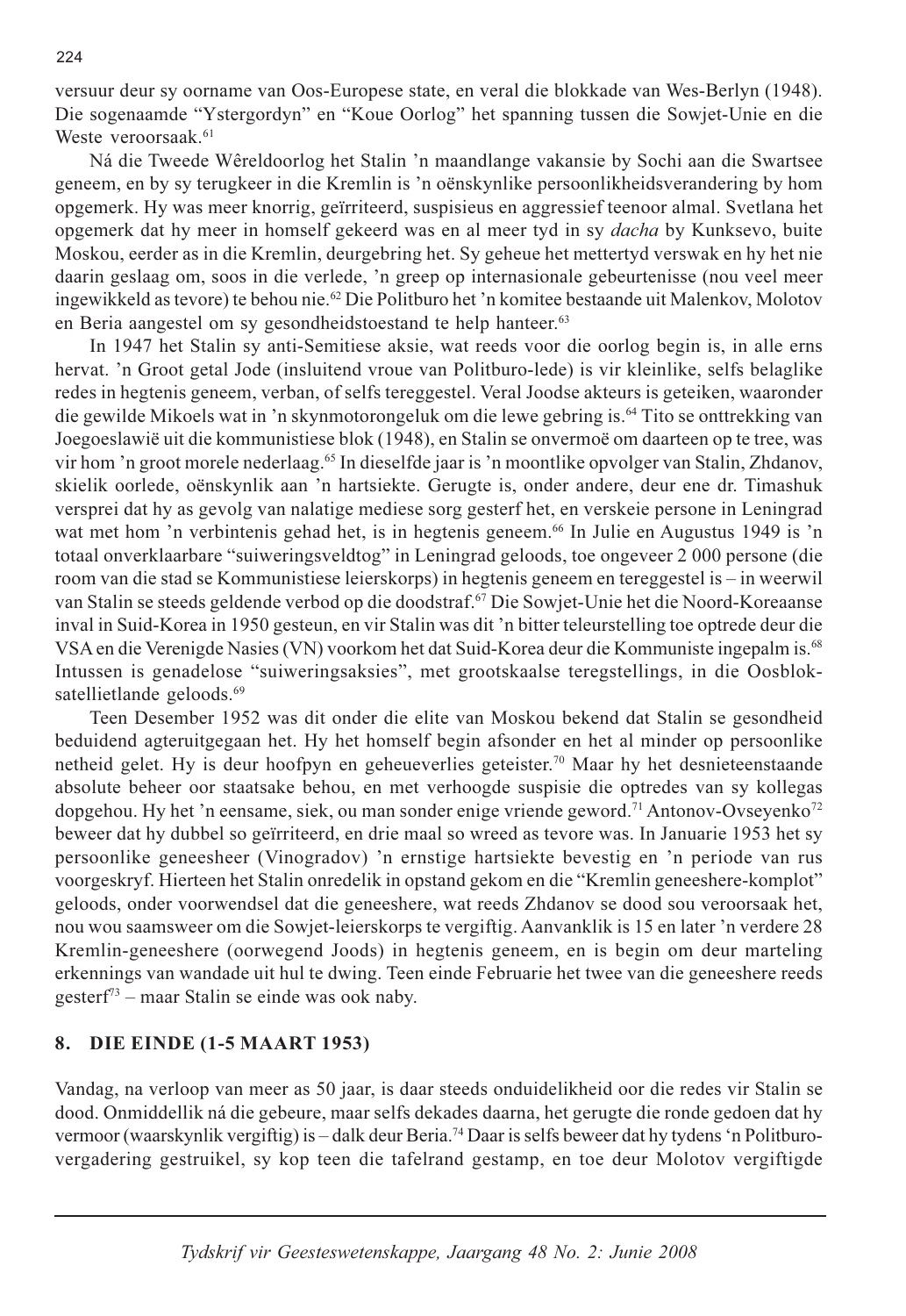brandewyn ingegee is.<sup>75</sup> Ebon<sup>76</sup> wys ook daarop dat sleutelfigure onder sy persoonlike wagte kort voor sy dood op eienaardige wyse gesterf of verdwyn het. Daar was ook bewerings dat die Presidium (wat die Politburo vervang het), nadat hulle gehoor het van sy nie-dodelike beroerte op 1 Maart 1953, met opset doktersbehandeling vertraag het, om seker te maak dat hy sou sterf.<sup>77</sup> 'n Ander gerug was dat hy die beroerte in die Kremlin gekry het, tydens 'n hewige uitval met Kagonovich en die Presidium.<sup>78</sup>

Die jongste inligting toon dat die volgende waarskynlik gebeur het: op Saterdagaand, 28 Februarie 1953, was Stalin en lede van die Presidium eers by 'n filmvertoning in die Kremlin en daarna by 'n ete in sy *dacha* te Kuntservo, wat tot 4 of 5 uur die oggend geduur en met heelwat drankgebruik gepaard gegaan het. Stalin was toe oënskynlik gesond en in 'n goeie bui.<sup>79</sup> Sondag, 1 Maart, het stil verbygegaan, maar toe Stalin teen middernag nog nie kos bestel het nie, het sy wagte ondersoek ingestel.<sup>80</sup> Detail van die daaropvolgende gebeure is nie heeltemal duidelik nie, maar oënskynlik is lede van die Presidium in die vroeë oggendure van 2 Maart gebel met die nuus dat Stalin in 'n plas urine op 'n vloer in die *dacha* gevind is, geklee in 'n onderhemp en slaapbroek.<sup>81</sup> Lede van die Presidium het kom ondersoek instel en na beraadslagings is geneeshere ontbied, wat teen ongeveer 09h00, 2 Maart, opgedaag het. Weens die onlangse inhegtenisnames van Kremlingeneeshere, was dokters baie lugtig om by die mediese behandeling van Stalin betrokke te raak.<sup>82</sup> Die geneeshere se bevinding was dat Stalin 'n beroerte gehad het, met regsydige verlamming en spraakverlies. Sy bloeddruk was 210/110 mm Hg, en sy bewussynsvlak het gewissel. Daar was periodieke Cheyne-Stokes-respirasie, en 'n onreëlmatige pols.<sup>83</sup> As behandeling is bloedsuiers op sy agterkop en nek aangebring, en die vermoedelike iskemiese hartsiekte met digitalis, kaffeïen en 'n kamferpreparaat behandel. 'n Verpleegster het hom met 'n teelepel gevoer. 'n Klisma is toegedien. Later het hy suurstof en penisillien ontvang vir toenemende respiratoriese ongemak. Hy het eenmaal bloed gebraak.<sup>84</sup>

Lede van die Presidium het om die beurt by hom gewaak, en sy kinders, Svetlana en Vasili, is ontbied. Svetlana het by die siekbed gebly, maar Vasili, wat dronk opgedaag het, het 'n ruk lank op die omstanders gevloek, hul daarvan beskuldig dat Stalin deur hul vermoor word, en toe vertrek.<sup>85</sup> Die eerste radioberig oor die beroerte is eers op 4 Maart om 02h00 uitgesaai en om 20h15 herhaal.<sup>86</sup> 'n EKG het afwykings tipies van hartinfarksie getoon. Op 5 Maart het Stalin se toestand aanvanklik oënskynlik verbeter, maar toe het hy bloed gebraak en die middag het sy toestand versleg. Hy was sianoties, baie kortasem, en om 21h50 is hy oorlede.<sup>87</sup> Sy lyk is na die Kremlin vervoer waar 'n lykskouing gedoen en hy daarna gebalsem is.<sup>88</sup> Die lykskouing het die kliniese diagnose bevestig: 'n massiewe linkssydige intraserebrale bloeding, erge serebrale arteriosklerose, verspreide klein areas van vorige breinnekrose, verdikking van die linkerventrikulêre-hartwand, en klein bloedings in die hartspier en dermkanaalslymvlies.<sup>89</sup> 'n Radioberig om 04h03 op 6 Maart het sy dood aangekondig.<sup>90</sup>

Sy gebalsemde lyk het eers, soos dié van Lenin, in die Suilesaal van die Moskouse Vakbondsentrum in staatsie gelê, en is op 9 Maart langs dié van sy voorganger in die Leninmausoleum geplaas. Slegs drie persone (Molotov, Malenkov en Beria) het huldigingsredes gelewer. In die omgewing was 'n enorme samedromming van belangstellendes, en baie mense is in die gedrang beseer of gedood. Krushchev se finale kommentaar was: "Soos Pieter die Grote het Stalin barbarisme met barbarisme beveg, maar hy was 'n groot man."<sup>91</sup>

'n Nasionale rouperiode het gevolg, maar eintlik verbasend gou was daar tekens dat die Stalin-era doelbewus beëindig is. *Pravda* het, met klaarblyklike verwysing na "Stalinisme", gewaarsku teen "persoonlikheidskultusse" en voor die einde van die jaar is die Pospelov-kommissie aangestel om ondersoek te doen na moontlike wandade van die verlede. Voortspruitend hieruit het die Hooggeregshof begin om benadeeldes postuum amptelik te "rehabiliteer". Die gearresteerde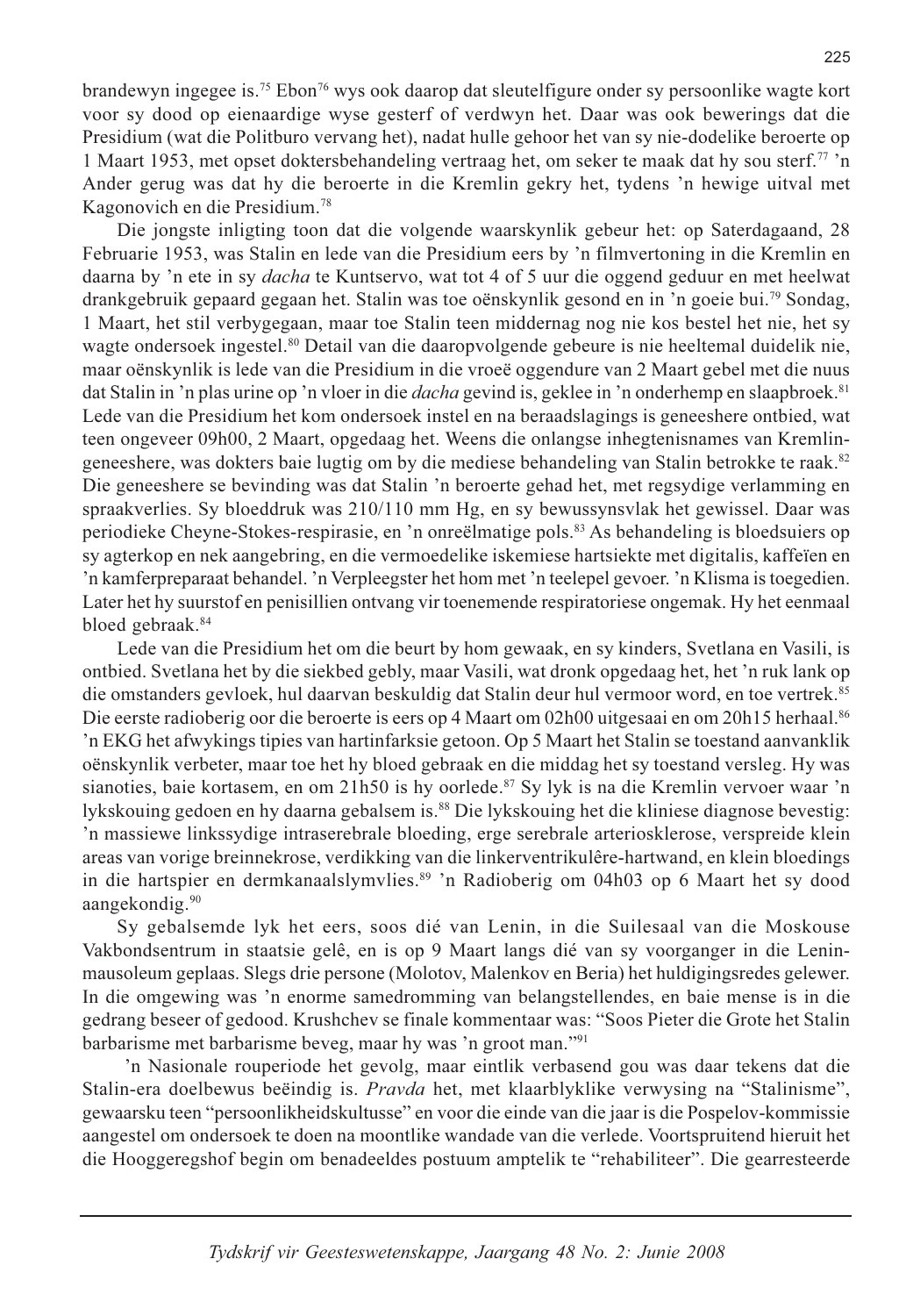Kremlin-geneeshere en ander Jode is onmiddellik vrygelaat.<sup>92</sup> In die Gulags was ongeveer 7,5 miljoen mense wat teen 1956 na hul tuistes gerepatrieer is.<sup>93</sup> 'n Magstryd om leierskap is voorlopig deur Malenkov gewen, en Beria, wat nou aanspreeklik gehou is vir baie van Stalin se gruweldade, is in Desember 1953 tereggestel.<sup>94</sup> By 'n Partykongres in 1961 het Kruschchev die Stalin-wandade blootgelê en veroordeel.<sup>95</sup> Later daardie jaar is Stalin se lyk uit die Lenin-mausoleum verwyder en langs die Kremlinmuur begrawe.<sup>96</sup>

#### **GESONDHEID** 9.

Teen die agtergrond van die chronologiese oorsig van Stalin se lewe, en die enkele opmerkings wat reeds oor sy fisiese en psigiese gesondheidstoestand gemaak is, gaan sy komplekse persoonlikheidsamestelling, geestesgesondheid en fisiese siektes vervolgens in meer besonderhede bespreek word.

# 9.1 Persoonlikheidsamestelling en geestesgesondheid

Oor die hoofkomponente van Stalin se psigiese samestelling en afwykings is daar grotendeels eenstemmigheid. Sy persoonlikheid was gegrond op enkele oorheersende kenmerke, waarvan 'n bittere afkeur van alle gesag (buite sy eie) en genadelose aandrang op absolute beheer, kernbestanddele was. Dit is moontlik, selfs waarskynlik, dat ondervindinge uit sy armoedige kinderjare 'n beduidende ontwikkelingsinvloed gehad het,<sup>97</sup> waaronder sy dominerende vader se gereelde aanrandings en hardhandige poging om hom in Tiflis teen sy wil 'n skoenmakersopleiding te laat ondergaan;<sup>98</sup> sy moeder se bereidwilligheid (soos hy dit gesien het) om haar man se onredelike, wrede optrede goed te keur; die rigiede afdwing van dissipline in die Tiflis-seminarium, onder andere, met absolute onderdrukking van alternatiewe denke, soos sosialisme; gespot met sy pokkieslittekens (hy is deur skoolmaats "Chopu" genoem) en sy aangebore abnormale linkervoet ('n perdehoef genoem). Hy sou sy hele lewe slegs een persoon as sy meerdere aanvaar – Lenin.<sup>99</sup> Reeds teen die einde van sy kinderjare was 'n persoonlikheid ingestem op genadelose oorheersing, by hom merkbaar. Hy wou altyd leier wees, het maats slu teen mekaar afgespeel om sy sin te kry, het swakkeres geboelie en nie geskroom om skelm en vuil te speel ten einde sy doel te bereik nie.<sup>100</sup> Gebrek aan lojaliteit, selfs amoraliteit, het na vore getree: toe hy sy moeder (wat haar afgesloof het om sy studies te bekostig) nie meer nodig gehad het nie, is sy geïgnoreer;<sup>101</sup> by sy skorsing uit die seminarium het hy sy makkers in die ondergrondse aktiwiteite aan die owerhede verklap; hy het in later jare as dubbelagent vir beide die Bolsheviste en die Okhrana gewerk<sup>102</sup> – en tydens die dertigeriare en later sou hy genadeloos sy vroeëre medestryders en vriende uitwis.<sup>103</sup>

Neumayr<sup>104</sup> maak 'n sterk saak uit dat sy persoonlikheid te goed geïntegreerd was vir 'n ware psigose, maar dat hy inderdaad 'n klassieke voorbeeld van 'n psigopatiese persoonlikheid was, gekenmerk deur narsissisme (aanbidding van die eie self), en bykomde megalomanie, sadisme (verlustiging in die lyding van ander) asook 'n verskerpte geneigdheid tot suspisie en wraaksug (paranoia). Waarskynlik is onderliggende persoonlike lafhartigheid hierdeur verberg. Na die dood van sy eerste vrou, Ekaterina, in 1907, was daar min menslikheid by hom te bespeur.<sup>105</sup> Sy tweede huwelik het getuig van 'n gebrek aan onderlinge respek en liefde; Nadya het as gevolg van onmin in hulle verhouding en sy openbare beledigings, selfmoord gepleeg; en vir sy twee seuns het hy min tyd gehad.<sup>106</sup> Teenoor Svetlana kon hy wel liefdevol optree. Sy vele liefdesverhoudinge met minnaresse was volgens alle getuienis emosieloos van aard.<sup>107</sup> Hy was wel 'n meester agitator en manipuleerder van mense, alhoewel daar eintlik van persoonlike charisma min sprake was.<sup>108</sup> Sy toesprake was kenmerkend langdradig, en alhoewel die inhoud goed was, was die voordrag gewoonlik oninspirerend.<sup>109</sup>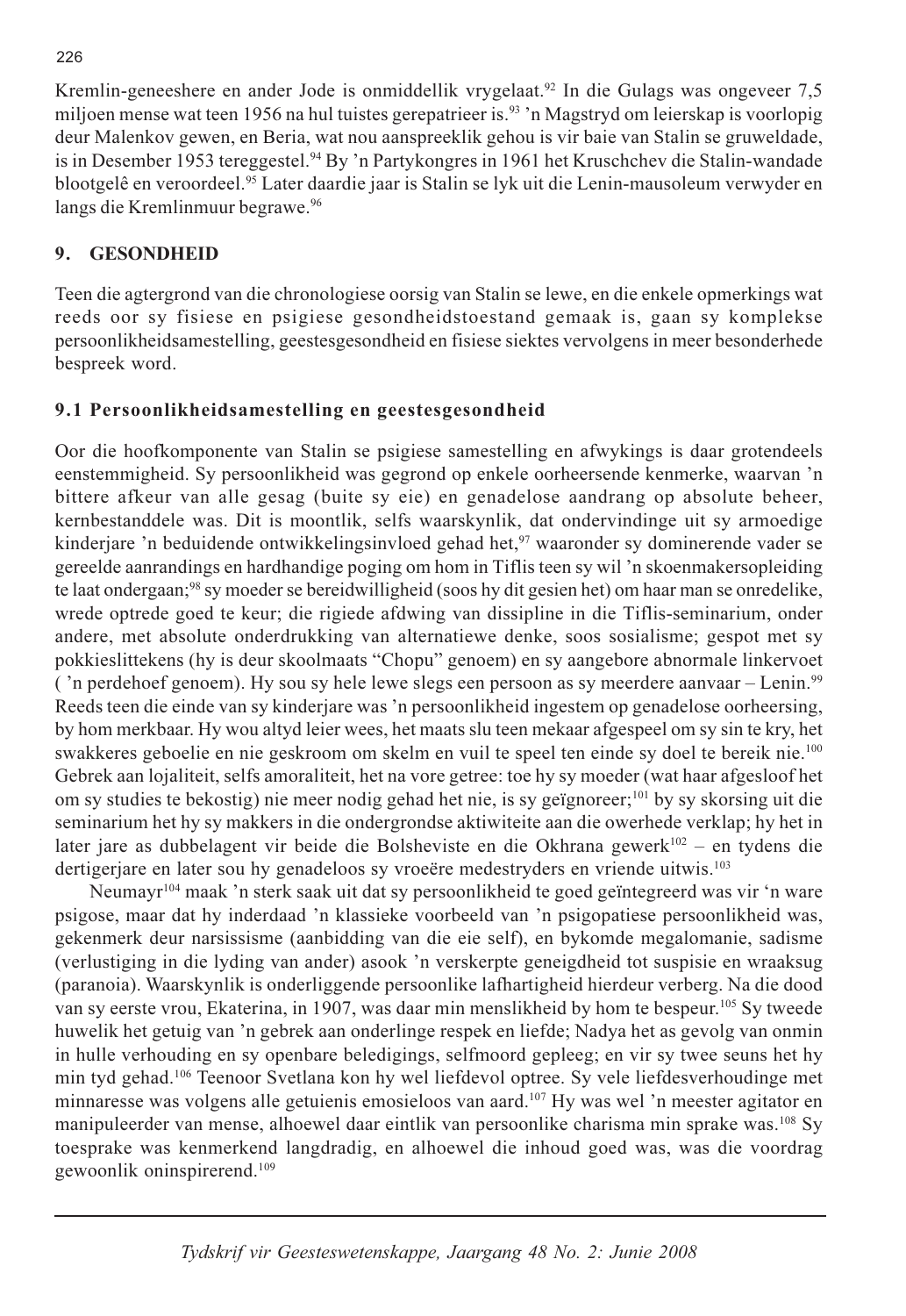Sy besondere sukses as diktator was gesetel in 'n persoonlikheidskultus ("Stalinisme"), gegrond op die oënskynlike omgee vir sy land en mense. Hierdie beeld het by die massa geslaag omdat dit gegrond was op onkunde oor die werklikheid, weens sy absolute beheer oor die media, en volgehoue terreur, vrees en vernietiging van alle opposisie.<sup>110</sup> Ironies genoeg het Stalin self etlike fobies gehad. Hy het 'n vrees gehad om te vlieg en het dit net een maal gedoen (na Teheran, in 1943).<sup>111</sup> Tydens die oorlog het hy net een maal die oorlogsfront besoek, omdat die kanonvuur hom oënskynlik ontstel en diarree veroorsaak het.<sup>112</sup> Ten spyte van vroeë propagandaberigte oor sy besondere swemvermoë,<sup>113</sup> kon hy nooit swem nie.<sup>114</sup> Alhoewel Rancour-Laferriere<sup>115</sup> 'n saak vir biseksualisme by Stalin uitmaak, is daar inderdaad geen oortuigende bewys van homoseksuele aktiwiteite nie.

Stalin se psigiatriese diagnose was dan waarskynlik dié van 'n komplekse psigopatiese persoonlikheid met elemente van narsissisme, megalomanie, sadisme en paranoia. Bakhterev het in 1927 reeds paranoia (dit wil sê 'n psigose) by hom gediagnoseer en die diagnose bekend gemaak. Hy het dieselfde aand onder eienaardige omstandighede aan oënskynlike vergiftiging gesterf. Sy seun is kort daarna in hegtenis geneem en tereggestel, en sy familie na Siberië verban.<sup>116</sup> Stalin het feitlik sekerlik nie aan skisofreniese paranoia gelei nie, omdat hy nie psigotiese afwykings gekenmerk deur hallusinasies of kontakverlies met die werklikheid getoon het nie.<sup>117</sup> Hy het wel vroeg in sy lewe tydens ballingskap in Siberië verlengde depressie ondervind.<sup>118</sup>

### 9.2 Organiese siektes

'n Studie van Stalin se kwale word bemoeilik deur sy volstrekte verbod op die dokumentering van sy siektes.<sup>119</sup> Hierbo is reeds melding gemaak van 'n reeks kindersiektes (masels, skarlakenkoors, moontlike poliomiëlitis) en pokkies wat littekens op sy gesig gelaat het. Hy was drie keer by voertuigongelukke betrokke – op 10-jarige leeftyd is sy arms ernstig beseer toe hy deur 'n perdekar raakgery is; op 12 jaar is hy weer omgery, met besering van sy bene, en in 1906 het hy van 'n trem geval en sy kop beseer.<sup>120</sup> Tydens sy jeugjare het hy verskrompeling en verswakking van sy linkerarm en -skouer opgedoen, wat gepaard gegaan het met 'n ongeveer 5,5 cm verkorting van die ledemaat en matige styfheid van die elmboog en skouer; die linkerhand het 'n verswakte greep behou. In later jare het hy dikwels gekla van 'n koue gevoel en pyn in die arm, wat dan in 'n hangverband onder die boklere gestut is.<sup>121</sup> Die oorsaak van die letsel kan waarskynlik aan die eerste bovermelde ongeluk toegeskryf word, wat tot 'n fraktuur en osteomiëlitis van die humerus gelei het.<sup>122</sup> Daar was ook sprake van 'n armwond wat bloedvergiftiging en verspreide sepsis van die boarm en latere spieratrofie veroorsaak het.<sup>123</sup> Ander bronne beweer egter dat die letsel voortgespruit het uit een van sy pa se aanrandings<sup>124</sup> of selfs uit 'n besering opgedoen tydens 'n bankroof.<sup>125</sup> 'n Aanval van poliomiëlitis<sup>126</sup> mag ook tot atrofie van die arm en skouerspiere gelei het. Svetlana het selfs beweer dat 'n geboortebesering die afwykings veroorsaak het.<sup>127</sup> Bewerings dat hy sifilis opgedoen het, kan nie gestaaf word nie.<sup>128</sup>

Tydens sy verbanning na Siberië het hy in 1909 in 'n strafkamp tifus opgedoen.<sup>129</sup> Terug in St. Petersburg tydens die 1917-rewolusie en daaropvolgende burgeroorlog, is longtuberkulose gediagnoseer en in 1919 is hy in die Nalchik-sanatorium behandel. Latere verslae dat longyliesverklewings in sy linkertoraks gediagnoseer is, sou hiermee inpas;<sup>130</sup> sy moeder en eerste vrou is aan tuberkulose, wat 'n baie volop siekte was, oorlede.<sup>131</sup> In Maart 1921 is 'n uitgebreide operasie vir appendisitis met komplikasies, uitgevoer, waartydens sy lewe skynbaar in gevaar was.<sup>132</sup> Ongeveer hierdie tyd het hy bewus geword van tandprobleme, wat uitgeloop het op uitgebreide ingrepe vir herhalende tandverrotting en mondpyn, wat hom oor dekades periodiek sou pla. Vanaf 1926 het hy periodiek vae buikongemak geassosieerd met episodes van winderigheid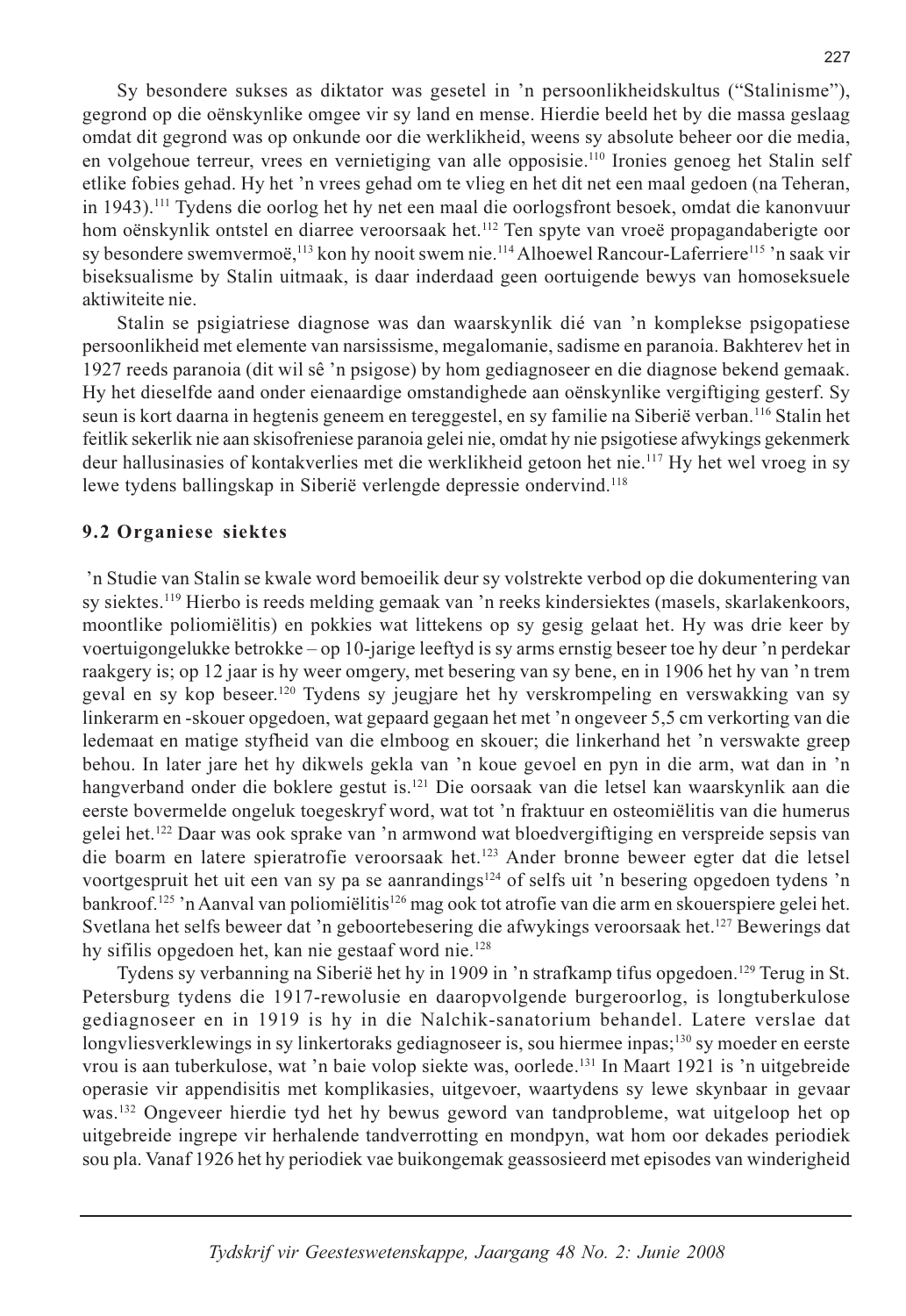en diarree ontwikkel, wat waarskynlik op 'n geïrriteerde dermkanaalsindroom dui. Hy het ook gekla van wydverspreide spier- en gewrigspyne van 'n vae aard, wat veral die linkerarm aangetas het. Daar is selfs vermoed dat hy aan iskias kon ly.<sup>133</sup> Hy is aangeraai om vir hierdie klagtes die warmwaterbronne by Sochi aan die Swartsee te besoek, en hy het hierdie behandeling baie suksesvol gevind. Hier het hy kennis gemaak met Valedinsky, wat onder andere sy alkohol-inname probeer beperk het, en tot 1940 'n mediese raadgewer sou bly.<sup>134</sup> Sy rol is ná die oorlog deur Vinogradov as persoonlike geneesheer oorgeneem. In 1927 het hy 'n algemene- en hartondersoek ondergaan wat oënskynlik geen patologie getoon het nie.<sup>135</sup>

In 1927 was Stalin 49 jaar oud en volledig in beheer van die Politburo en Sowjet-Unie. Sy lewenstyl het al minder oefening ingesluit. Hy het baie geëet, redelik straf gedrink (oorwegend wyn) en pyp en sigarette gerook.<sup>136</sup> Mediese ondersoeke, wat aanvanklik twee keer per jaar deur Pletnov uitgevoer is, het afwykings begin toon: galblaassiekte is vermoed en hipertensie gediagnoseer. Vanaf 1933 het hy borskaspyn, suggestief van angina pectoris, ontwikkel, en van kortasemheid by inspanning bewus geword. Alhoewel hipertensie (geen bloeddruklesings is aangeteken nie) en iskemiese hartsiekte dus bevestig was, het Stalin nooit volgehoue terapie hiervoor aanvaar nie.<sup>137</sup> Hy het mettertyd al meer in opstand teen enige mediese behandeling gekom en slegs sy eie volksgeneesmiddels geneem, sowel as jodiumdruppels vir die hipertensie.<sup>138</sup> As kardioloog het Vinogradov aanvanklik by sy behandeling betrokke geraak na herhaalde aanvalle van tonsillitis en keelinfeksie in 1936.<sup>139</sup> Pletnov is in 1938 van Trotskyisme aangekla, gemartel en tot 15 jaar gevangenisskap veroordeel, maar het in 1941 uit die gevangenis verdwyn.<sup>140</sup>

Benewens 'n griepaanval in Oktober 1941, was Stalin se gesondheid tydens die Tweede Wêreldoorlog aanvanklik goed,<sup>141</sup> maar teen Februarie 1945 was sy hipertensie oënskynlik buite beheer en ondervind hy hoofpyn en balanssteurnis. In Mei 1945 ontwikkel hy hartklagtes wat as 'n moontlike klein hartinfarksie gediagnoseer is. Soos al sy siektes is dit geheim gehou, maar die Potsdam-konferensie in Julie 1945 is hierdeur verkort.<sup>142</sup> Teen die einde van die oorlog in Augustus 1945, was Stalin op die kruin van sy politieke loopbaan, maar klaarblyklik nie gesond nie. Tydens die oorwinningsparade in Moskou was hy ooglopend moeg, en voortaan sou verbygaande voorvalle van duiseligheid, selfs kortstondige bewussynsverlies, aanduidend van serebrale iskemie, begin voorkom.<sup>143</sup> In Oktober 1945 het 'n geringe beroerte-voorval voorgekom. Sy geheue het verswak, maar sy politieke aggressie en paranoia het vererger.<sup>144</sup> Kleiner probleme, soos herhalende laringitis, pynlike liddorings en 'n veluitslag (moontlik psoriase), het voorgekom.<sup>145</sup> Sy angina en inspanningsdispnee het in die winter van 1946-47 vererger en hy is aangeraai om voortaan langer vakansies met oefening te neem, en sy rokery te staak. Laasgenoemde is geïgnoreer, maar sy vakansieperiodes het wel verleng.<sup>146</sup> In 1948 is beensepsis chirurgies genees.<sup>147</sup> Teen Desember 1949 het hy waarskynlik 'n geringe beroerte-episode met spraakaantasting ondervind. Tydens sy 70ste verjaarsdagviering het hy nie sy gewone toespraak gelewer nie.<sup>148</sup> In 1951 en 1952 was sy algemene fisiese agteruitgang duidelik. Hy het met sy ongesonde lewenstyl volgehou, doktersondersoeke en behandeling geweier, maar einde 1952 tog ophou rook. Daar was ook kliniese tekens van chroniese brongitis en emfiseem.<sup>149</sup> Sy politieke onsekerheid en paranoia het nou aanleiding gegee tot hernieude terreurdade soos die Joodse suiwering, die Leningrad-slagting, en in Januarie 1953 die vervolging van die Kremlin-geneeshere. Laasgenoemde is gepresipiteer deur 'n laaste besoek aan sy geneesheer, Vinogradov, wat dit gewaag het om sy Kremlinkollegas te verdedig, en Stalin te waarsku dat sy harttoestand ernstig was. 150

Soos reeds beskryf, is Stalin se dood op 1 Maart 1953 deur 'n groot linkssydige intraserebrale bloeding veroorsaak, wat volledige regssydige hemiplegie, urinêre inkontinensie, afasie (afwesige spraak) en 'n wisselende bewussynsvlak veroorsaak het. 'n Onreëlmatige polsslag is opgemerk. Dis onbekend of Stalin tevore 'n disritmie soos atrium-fibrillasie (veroorsaak deur sy koronêre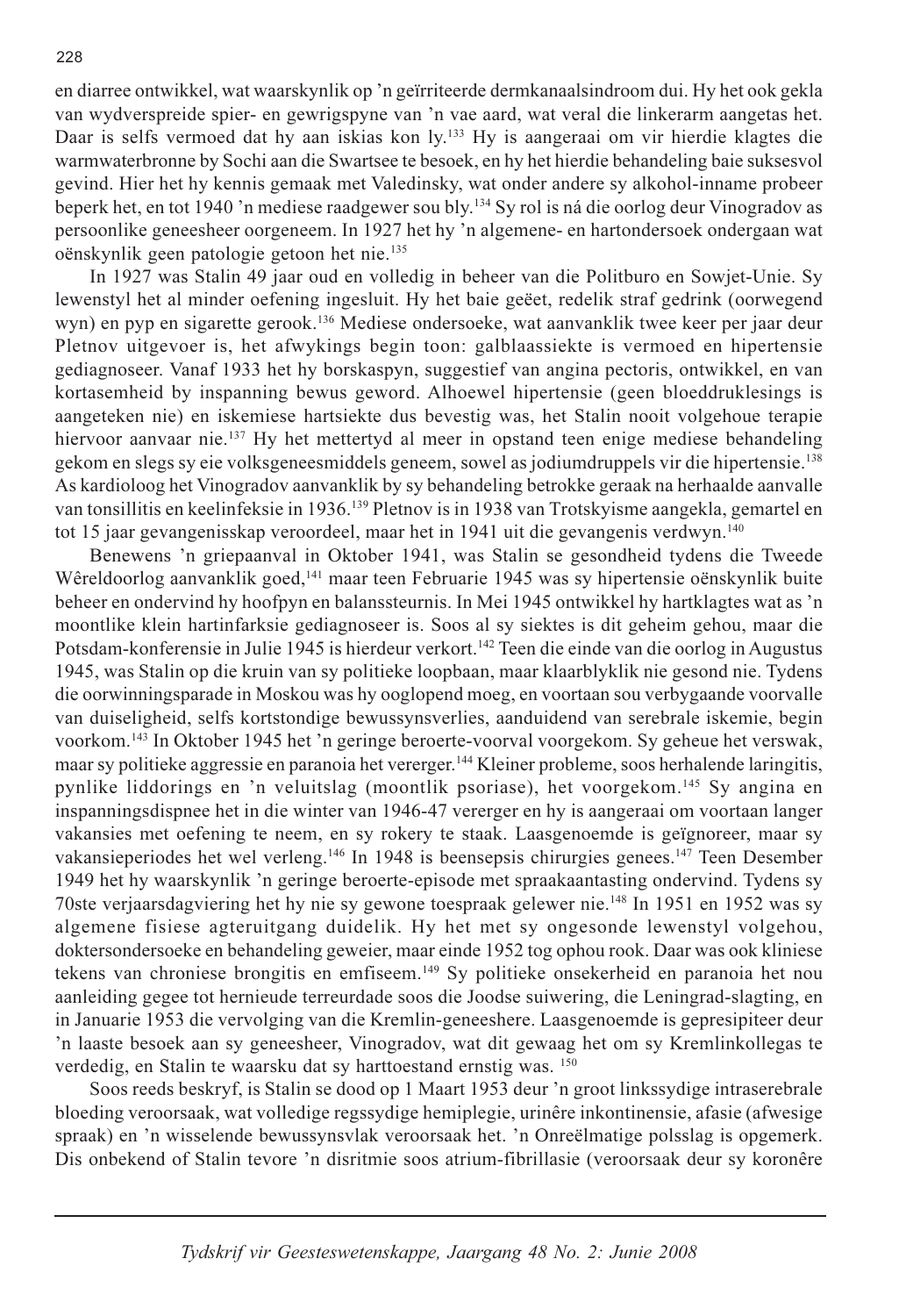vaatsiekte of hipertensie) gehad het, maar beroerte mag in eie reg 'n hartdisritmie aanbring. 'n EKG, op 3 Maart uitgevoer, het afwykings verenigbaar met hartinfarksie getoon, maar weer eens mag sulke afwykings deur 'n beroerte veroorsaak word.<sup>151</sup> Die lykskouing het inderdaad nie infarksie getoon nie. Cheyne-Stokes- respirasie het gedui op belemmering van die sentrale respiratoriese sentrum. Daar is twee maal bloed gebraak – iets wat by sommige die moontlikheid van Warfarinvergiftiging gesuggereer het.<sup>152</sup> Maar gastriese bloeding mag voorkom as manifestasie van akute intrakraniale drukverhoging, en selfs by enige akute siekteproses as sogenaamde "stresulserasies".<sup>153</sup> Aspekte van Stalin se behandeling klink vreemd, byvoorbeeld die aanbring van bloedsuiers ('n baie verouderde terapie by beroerte) en die toediening van kaffeïen en kamferpreparate vir hipertensie en iskemiese hartsiekte. Hy is vier dae later, op 5 Maart, oorlede, met erge sianose en kortasemheid wat moontlik op terminale linkerventrikulêre-hartversaking dui. Die lykskouing het die kliniese diagnose van beroerte bevestig, en gevorderde arteriosklerose en hipertensiewe verdikking van die linker- hartkamerwand getoon. In die brein was benewens die terminale bloeding, ook verspreide areas van nekrose merkbaar, wat op gevorderde serebrale iskemie met vorige klein breininfarkte, gedui het.

### **10. SLOTPERSPEKTIEF**

Josef Stalin het gesterf aan die komplikasies van hipertensie en arteriosklerose wat bykans 20 jaar tevore by hom gediagnoseer is. Vir iemand sonder beduidende behandeling het hy inderdaad lank oorleef. Uit hierdie studie is dit duidelik dat sy fisiese gesondheidstoestand geleidelik agteruitgegaan het – maar dit is die normale lewensverloop van die mens. Vanuit 'n historiese oogpunt gesien, is dit belangrik om daarop te let dat in die loop van die sowat 25 jaar wat Stalin die absolute Sowjetheerser was (1928-1953), hy nie buitengewoon fisies siek was nie (hoewel ook nie altyd volkome gesond nie). Van groter historiese betekenis is die feit dat hierdie man 'n persoon met 'n versteurde psige was. Dit verklaar waarom hy, sonder om te skroom, besluite geneem het wat soveel ellende vir sy eie mense veroorsaak het. Hy was egter ook medeverantwoordelik vir die ontstaan van die Koue Oorlog; soos algemeen bekend, dus daardie ideologiese stryd wat in die grootste deel van die tweede helfte van die twintigste eeu die wêreld se geskiedenis oorheers het. Dit is verskriklik dat iemand met 'n versteurde psige die wêreld in soveel ellende help dompel het. In die lig van sy gevoellose optrede is dit egter onwaarskynlik dat hy self psigies veel beïnvloed is deur sy handeling - optrede wat egter miljoene ander mense se lewens verwoes het. Dit is duidelik dat ervaringe en bepaalde voorvalle in sy kinderdae hul merk op Stalin gelaat het en dat dit weer op hul beurt sy sienswyses en optrede medebepaal het. Ten einde Josef Stalin as ingewikkelde historiese figuur behoorlik te kan evalueer en sy optrede sinvol te kan vertolk, is kennis van en begrip vir die mediese wetenskappe streng gesproke nodig, en kan die historiese en mediese wetenskappe in dié opsig sinvol saamwerk.

### **EINDNOTAS**

- $\mathbf{1}$ T.H. Rigby, Stalin (New York: Prentice-Hall, 1966), p. 1.
- $\overline{2}$ W. Laquer, Stalin: the Glastnost revelations (New York: Charles Scribner's Sons, 1990), pp. 1-5; A. Antonov-Ovseyenko, The time of Stalin: portrait of tyranny (New York: Harper Colophon Books, 1983), pp. vii-xv.
- $\overline{\mathbf{3}}$ S. Davies en J. Harris, *Stalin: new history* (Cambridge: Cambridge University Press, 2005), pp. 1-17.
- $\overline{4}$ A. Neumayr, Dictators: Napoleon, Hitler, Stalin (Bloomington: Medi-Ed Press, 1995), p. 423.
- $\overline{5}$ M. Kun, Stalin: an unknown portrait (Budapest: CEV Press, 2003), pp. 8-19; H.M. Hyde, Stalin: the story of a dictator (New York: Da Capo Press, 1971), pp. 11-20; R. Service, Stalin: a biography (London: McMillan, 2004), pp. 17.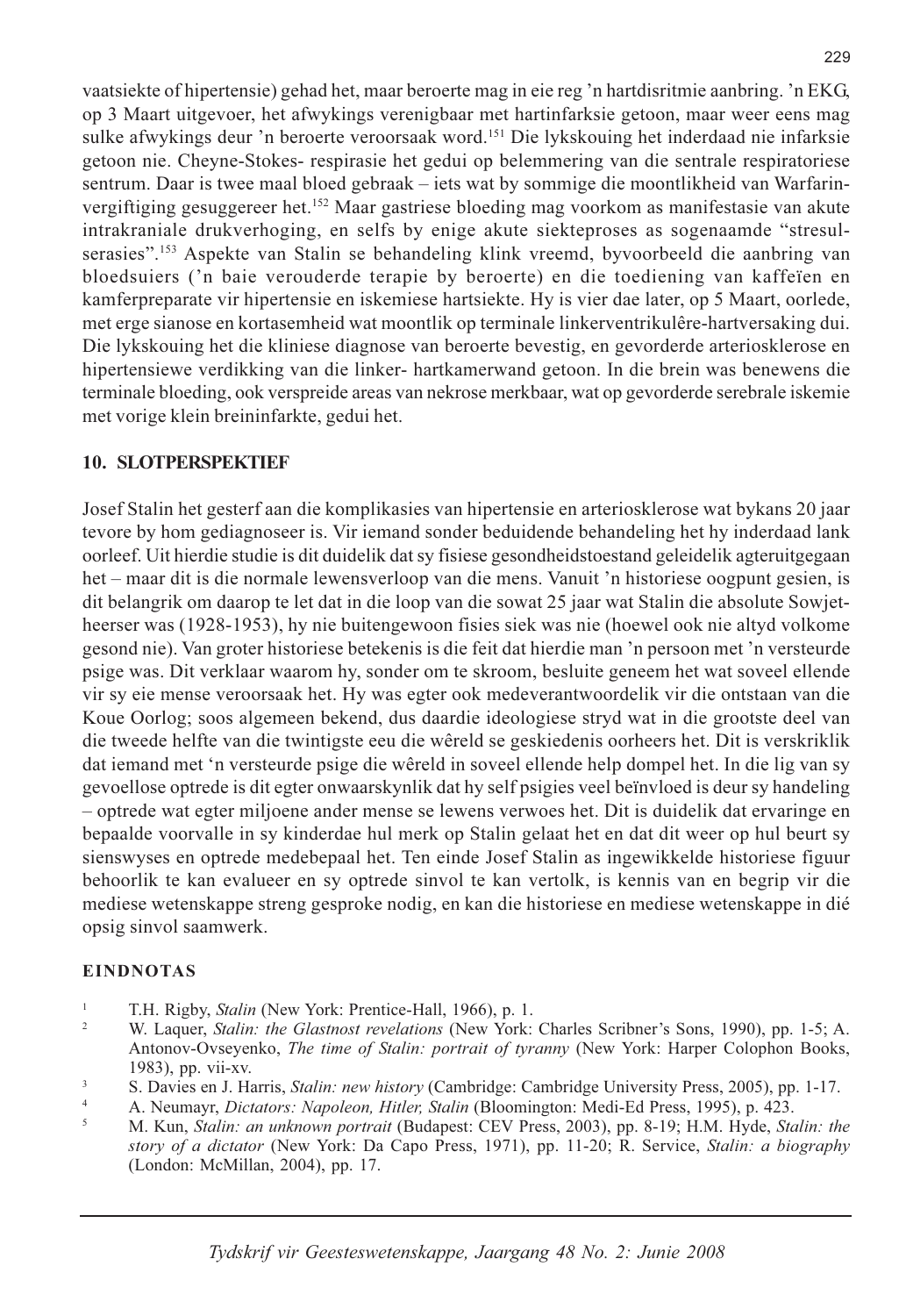### 230

- 6 Service, pp. 17, 24-26.
- $\overline{7}$ Hyde, pp. 20-22; Service, pp. 19-21.
- 8 B. Taylor, "Josef Stalin: a medical case history" in *Maryland State Medical Journal* 14(11), p. 38.
- $\overline{Q}$ R.A. Medvedev, On Stalin and Stalinism (Oxford: Oxford University Press, 1979), pp. 1-4; Hyde, pp.  $1-2.$
- $10$ D. Rayfield, *Stalin and his hangmen* (London: Penguin Books, 2004), pp. 9-11; Hyde, p. 21.
- $11$ I. Grey, Stalin (London: Weidenfeld & Nicholson, 1979), pp. 9-11.
- $12$ Kun, p. 12.
- $13$ Hyde, pp. 25-33; Rayfield, pp. 11-13.
- $14$ Kun, p. 5.
- $15$ R. Brackman, The secret file of Joseph Stalin (London: Frank Cass, 2001), pp. 11-13.
- $16$ Hyde, pp. 32-33.
- $17$ L. Fischer, *The life and death of Stalin* (London: Jonathan Cape, 1953), pp. 68-69; Grey, pp. 11-13.
- 18 Hyde, pp. 35-36.
- $19$ Fischer, p. 69.
- $20$ Brackman, p. 9.
- $21$ Hyde, pp. 59-60, 91; Rayfield, pp. 29-30.
- $22$ E. Radzinsky, Stalin (London: Hodder & Staughton, 1996), p. 47.
- $2\sqrt{3}$ Rayfield, pp. 28-32; Hyde, pp. 60-103.
- $24$ Hyde, p. 96; Brackman, pp. 17, 186-193.
- $25$ Rigby, p. 12; Rayfield, p. 37.
- $2.6$ Hyde, pp. 40, 74-75, 123; Lacquer, p. 8.
- 27 Rayfield, pp. 42-43; Rigby, pp. 69-72.
- 28 Lacquer, p. 9; F.B. Randall, *Stalin's Russia* (New York: Free Press, 1965), p. 15; Hyde, pp. 153-163.
- $2.9$ Hyde, pp. 153-163, 168, 260; Fischer, pp. 70-76; S.S. Montefiore, *Stalin: court of the Red Tsar* (New York: Alfred Knoph, 2004), pp. 106-107.
- $30$ Rayfield, p. 416; Hyde, pp. 254-258.
- $31$ Hyde, pp. 256-259.
- $32$ *Ibid.*, p. 183.
- $33$ O. Figes, A people's tragedy (London: Pimlico, 1996), pp. 758-807; Rayfield, pp. 118-120.
- $34$ Rayfield, pp. 72-74, 120-124.
- 35 Hyde, pp. 184-213.
- 36 A. Bullock, *Hitler and Stalin, parallel lives* (London: Fontana Press, 1991), pp. 196-228.
- $37$ R.D. Warth, "Leon Trotsky" in M. Parry (red.), Chambers biographical dictionary (Edinburgh: Chambers, 1997), p. 1849.
- 38 Service, pp. 80, 107; Fischer, p. 76.
- $39$ Hyde, pp. 272-282; Rayfield, p. 185.
- $40$ Hyde, pp. 280-287, 295-296, 335-378; Rayfield, pp. 285-330.
- $41$ Hyde, pp 295-296, 326.
- $42$ Ibid., pp. 280-287, 335-378.
- $43$ Rayfield, p. 239.
- $44$ Hyde, pp. 300-313.
- $45$ Rayfield, p. 362.
- $46$ Bullock, pp. 661-669.
- 47 Medvedev, p. 148; Rayfield, p. 297.
- 48 Rayfield, pp. 195, 261-164, 359-362.
- 49 M. Ebon, Svetlana (New York: Signet, 1967), p. 92; Hyde, p. 435.
- $5\,0$ Hyde, pp. 435-490.
- $51$ Rayfield, pp. 395-396.
- 52 Bullock, pp. 839-866.
- $53$ Rayfield, pp. 387-389.
- 54 Hyde, pp. 491-545; Bullock, pp. 969-981.
- 55 Rigby, p. 83.
- 56 Neumayr, p. 426.
- $57$ Rayfield, pp. 44-46.
- 58 Laquer, pp. 11, 18; Randall, pp. 286-287.
- $59$ Montefiore, pp. 513-514.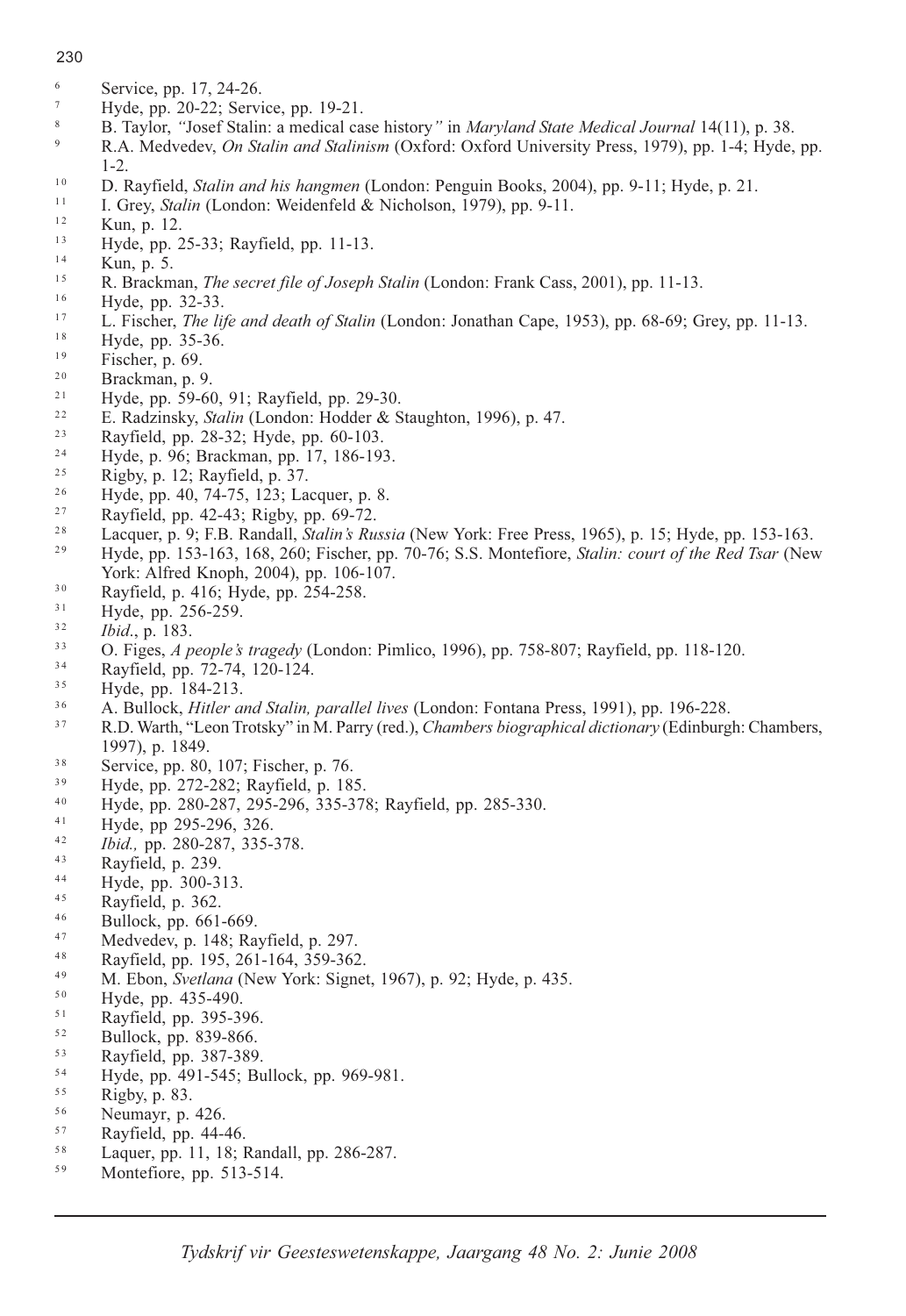- 60 <sup>60</sup> Rayfield, pp. 403, 422; Randall, pp. 286-287; Bullock, p. 983-985.<br><sup>61</sup> Brackman, p. 368; Bullock, pp. 1005-1019.
- $^{61}$  Brackman, p. 368; Bullock, pp. 1005-1019.
- <sup>62</sup> Rayfield, pp. 309-413; Ebon, pp. 92-93; Hyde, pp. 449-546.<br><sup>63</sup> Hyde, pp. 549-550.
- 
- <sup>63</sup> Hyde, pp. 549-550.<br><sup>64</sup> *Ibid.*, pp. 577-579; Rayfie <sup>64</sup> *Ibid.*, pp. 577-579; Rayfield, pp. 423-425.<br><sup>65</sup> Hyde, pp. 569-570.
- 
- <sup>65</sup> Hyde, pp. 569-570.<br>
<sup>66</sup> Antonov-Ovseyenko, pp. 301-302; Grey, p. 461.<br>
<sup>67</sup> Rayfield, pp. 430-435; Hyde, p. 573.
- Rayfield, pp. 430-435; Hyde, p. 573.
- <sup>67</sup> Rayfield, pp. 430-435; Hyde, p. 573.<br>
<sup>68</sup> A.B. Ulan, *Stalin: the man and his era* (London: Allen Lane, 1974), p. 721.<br>
<sup>69</sup> Brackman, p. 385; Hyde, pp. 577-590.
- $^{69}$  Brackman, p. 385; Hyde, pp. 577-590.
- <sup>0</sup> Ebon, pp. 91-93; R. Hingley, *Joseph Stalin: man and legend* (New York: McGraw Hill, 1974), pp. 416-417; Service, pp. 71-72.<br>
Medvedev, p. 155.
- $^{71}$  Medvedev, p. 155.
- 
- <sup>72</sup> Antonov-Ovseyenko, pp. 301-302.<br><sup>73</sup> Rayfield, p. 436; Bullock, pp. 1048 Rayfield, p. 436; Bullock, pp. 1048-1049.
- 73 Rayfield, p. 436; Bullock, pp. 1048-1049.<br>
Taylor, pp. 44-45; Richardson, pp. 250-253.<br>
Hyde, pp. 591-592.<br>
Ebon, p. 103.
- 
- 
- <sup>75</sup> Hyde, pp. 591-592.<br>
<sup>76</sup> Ebon, p. 103.<br>
<sup>77</sup> R. Richardson, *The*<br>
<sup>78</sup> Meduedou np. 158. <sup>77</sup> R. Richardson, *The long shadow* (London: Little, Brown & Co., 1993), pp. 250-253.<br><sup>78</sup> Medvedev, pp. 158-159.
- dvede
- <sup>78</sup> Medvedev, pp. 158-159.<br>
<sup>79</sup> Hyde, p. 593; Grey, p. 462.<br>
<sup>80</sup> Hyde, pp. 502, 504; Service
- $^{\circ}$  Hyde, pp. 593-594; Service
- <sup>80</sup> Hyde, pp. 593-594; Service, pp. 582-584.<br>Service, pp. 582-584; Montefiore, p. 638.<br><sup>82</sup> Noumeur nn 427-428; Service, pp. 582.
- <sup>2</sup> Neumayr, pp. 427-428; Service, pp. 582-590; Hyde
- Neumayr, pp. 427-428; Service, pp. 582-590; Hyde, pp. 593-599.<br> **A.L. Miasnikov, "The end" in** *Soviet Review* 32(1), 1991, pp. 84-92; Hyde, pp. 594-595.<br>
<sup>84</sup> Neumayr, p. 427; Service, pp. 582-587; Hyde, pp. 595-596.
- <sup>84</sup> Neumayr, p. 427; Service, pp. 582-587; Hyde, pp. 595-596.<br><sup>85</sup> Hyde, p. 595.
- 
- 
- <sup>85</sup> Hyde, p. 595.<br>
<sup>86</sup> Ebon, p. 91.<br>
<sup>87</sup> Hyde, pp. 595<sup>8</sup> <sup>87</sup> Hyde, pp. 595-596; Miasnikov, pp. 87-90.<br><sup>88</sup> Hyde, pp. 496-597.
- 
- <sup>88</sup> Hyde, pp. 496-597.<br><sup>89</sup> Miasnikov, pp. 90-92; Medvedev, p. 160.<br><sup>90</sup> Hyde p. 506.
- $\frac{90}{91}$  Hyde, p. 596.
- <sup>90</sup> Hyde, p. 596.<br>Service, p. 590; Hyde, pp. 597-599.<br><sup>92</sup> Lesus **nn** 1.5: Beyfield, pp. 442.
- <sup>92</sup> Laquer, pp. 1-5; Rayfield, pp. 443-446; Hyde, pp. 600-604.<br>Antonov-Ovseyenko, p. ix.
- Antonov-Ovseyenko, p. ix.
- <sup>93</sup> Antonov-Ovseyenko, p. ix.<br>Rayfield, pp. 442-443, 447 <sup>94</sup> Rayfield, pp. 442-443, 447-453.<br><sup>95</sup> Hyde, p. 605.
- 
- <sup>95</sup> Hyde, p. 605.<br><sup>96</sup> R.C. Tucker en A. de Jonge, "Stalin, Joseph" in Parry (re
- R.C. Tucker en A. de Jonge, "Stalin, Joseph" in Parry (red.), p. 1742.<br>
Neumayr, pp. 429-433; D. Rancour-Laferriere, *The mind of Stalin* (Ann Arbor: Ardis, 1988), p. 56.<br> *Hyde, p. 23.*
- $\frac{98}{99}$  Hyde, p. 23.
- Rayfield, p. 28; Radzinski, p. 30.
- 100 <sup>100</sup> Medvedev, pp. 1-4; Neumayr, p. 434.
- $^{101}$  Fischer, pp. 68-69.
- 102 <sup>102</sup> Brackman, pp. 11-13,17, 186-193.<br><sup>103</sup> Payfield n 230; Hyde nn 300.3
- $\frac{103}{104}$  Rayfield, p. 239; Hyde, pp. 300-313.
- $\frac{104}{105}$  Neumayr, pp. 429-437.
- $\frac{105}{106}$  Rayfield, pp. 29-30.
- $\frac{106}{107}$  Hyde, pp. 254-258; Rancour-Laferriere, pp. 100-101.
- $\frac{107}{108}$  Rayfield, pp. 44-45; Rancour-Laferriere, pp. 101-102.
- <sup>108</sup> Medvedev, p. 5; Neumayr, p. 437.
- $\frac{109}{110}$  Rigby, pp. 75-77.
- <sup>110</sup> Neumayr, pp. 436-437.<br>
<sup>111</sup> Medvedev, p. 150.
- $^{111}$  Medvedev, p. 150.
- <sup>112</sup> Rayfield, p. 390.<br>
<sup>113</sup> Kun, p. 4.<br>
<sup>114</sup> Service, p. 236.
- 
- Service, p. 236.
- <sup>114</sup> Service, p. 236.<br>Rancour-Laferriere, pp. 94-95, 100.